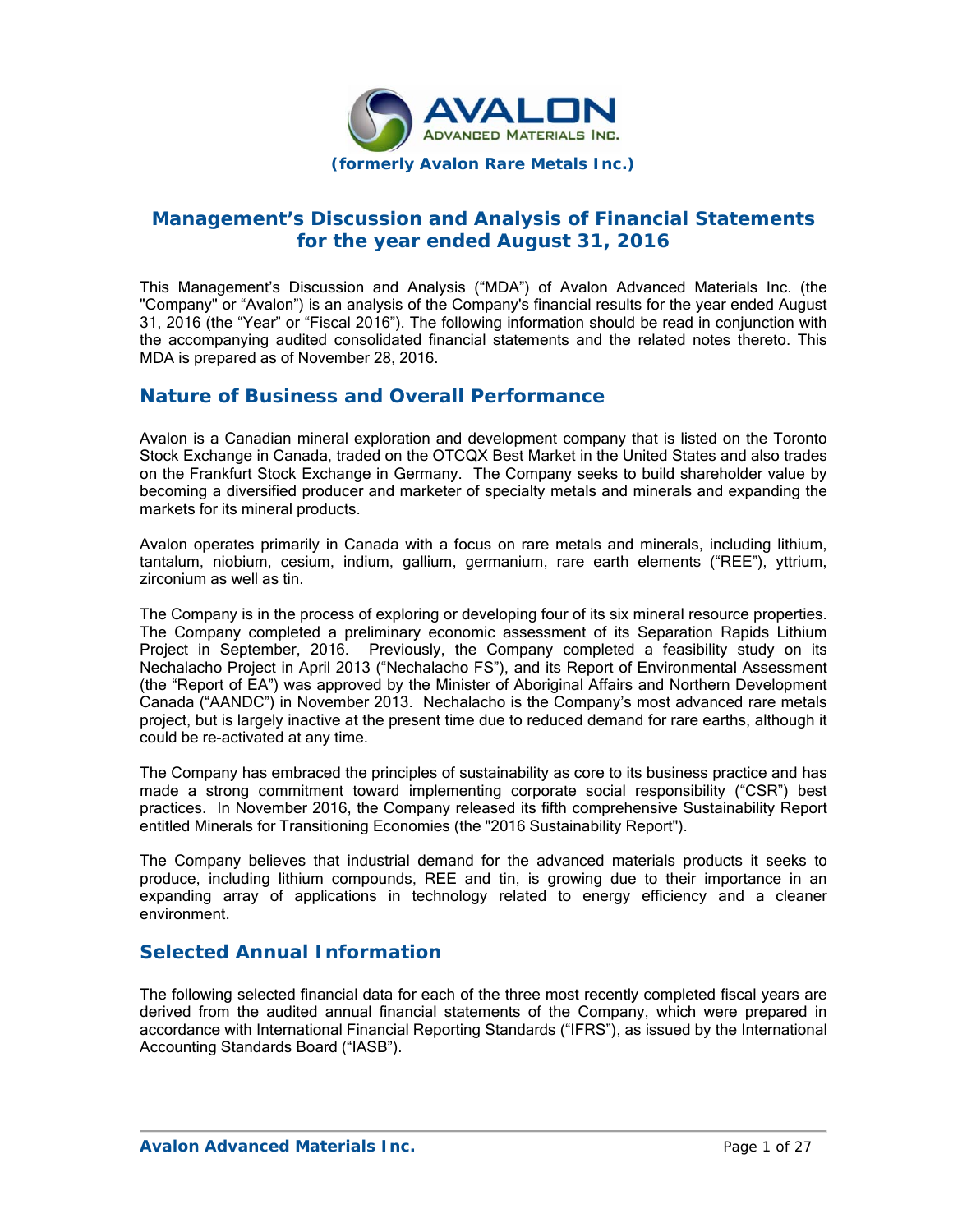| For the Years Ended August 31,                                          | 2016        | 2015        | 2014        |
|-------------------------------------------------------------------------|-------------|-------------|-------------|
|                                                                         | \$          | \$          | \$          |
| Revenue (Interest)                                                      | 35,160      | 66,014      | 88,075      |
| Net Loss before discontinued operations                                 | 3,539,645   | 3,176,374   | 5,730,581   |
| Net Loss before discontinued operations, per share<br>basic and diluted | 0.02        | 0.02        | 0.05        |
| Net loss                                                                | 3,539,645   | 3,176,374   | 5,730,581   |
| Net loss, per share basic and diluted                                   | 0.02        | 0.02        | 0.05        |
| <b>Total assets</b>                                                     | 118,515,050 | 119,223,274 | 116,837,367 |
| Total long term liabilities                                             | 263,600     | 263,600     | 236,600     |
| Cash dividends                                                          |             |             |             |

The Company has recorded losses in each of its three most recently completed fiscal years and expects to continue to record losses until such time as an economic mineral deposit is developed and brought into profitable commercial operation on one or more of the Company's properties, or is otherwise disposed of at a profit. Since the Company has no revenue from operations, annual operating losses typically represent the sum of business expenses, any impairment losses recognized on its mineral properties and adjustments to the fair value for the US dollar denominated warrants. The Company may increase or decrease its level of business activity in coming years and if it does, investors can anticipate that the Company's annual operating losses will also increase or decrease until an economic mining operation is brought into profitable commercial production, or one or more of the Company's properties are disposed of at a profit.

### **Exploration and Development Activities**

Expenditures on resource properties for Fiscal 2016 totalled \$4,085,283, a 17% increase from the level of expenditures for the year ended August 31, 2015 ("Fiscal 2015") which totaled \$3,485,658. Of these expenditures, 45% were incurred on the Separation Rapids Lithium Project, 46% were incurred on the East Kemptville Tin-Indium Project (the "East Kemptville Project") and 7% were incurred on Nechalacho. Expenditures on the East Kemptville Project increased to \$1,862,905 from \$1,291,004 in Fiscal 2015, primarily related to the 2015 drilling program (completed in the fall of 2015), and the increased level of activities generally which included metallurgical test work, environmental studies and economic modelling of various site re-development models under consideration. Expenditures on the Separation Rapids Lithium Project increased to \$1,843,520 from \$548,170 in Fiscal 2015. The increase is primarily related to increased metallurgical, process development work and the preliminary economic assessment of the lithium battery materials business opportunity. The decreased expenditures on the Nechalacho Project were mostly due to the cessation of field operations and reduced development work activities.

Resource property expenditures for the three months ended August 31, 2016 (the "Quarter") totalled \$626,918, a 39% decrease from the level of expenditures for the quarter ended August 31, 2015 \$1,033,586). Of these expenditures, 75% were incurred on the Separation Rapids Lithium Project. 19% were incurred on the East Kemptville Project, and 3% were incurred on the Nechalacho Project, The decreased expenditures are due primarily to the decreased level of activities on the East Kemptville Project following the completion of the 2015 drilling program in the fall of 2015. This was partially offset by the increased expenditures on the Separation Rapids Lithium Project.

As at August 31, 2016, the Company decided not to renew the mineral claims of its Miramichi Tin Project which were due for renewal in September 2016, accordingly the cost incurred to-date of \$218,620 was written off as an impairment loss in Fiscal 2016. The Company has also recognized an impairment loss of \$5,318 relating to the maintenance expenditures incurred on the Warren Township Project.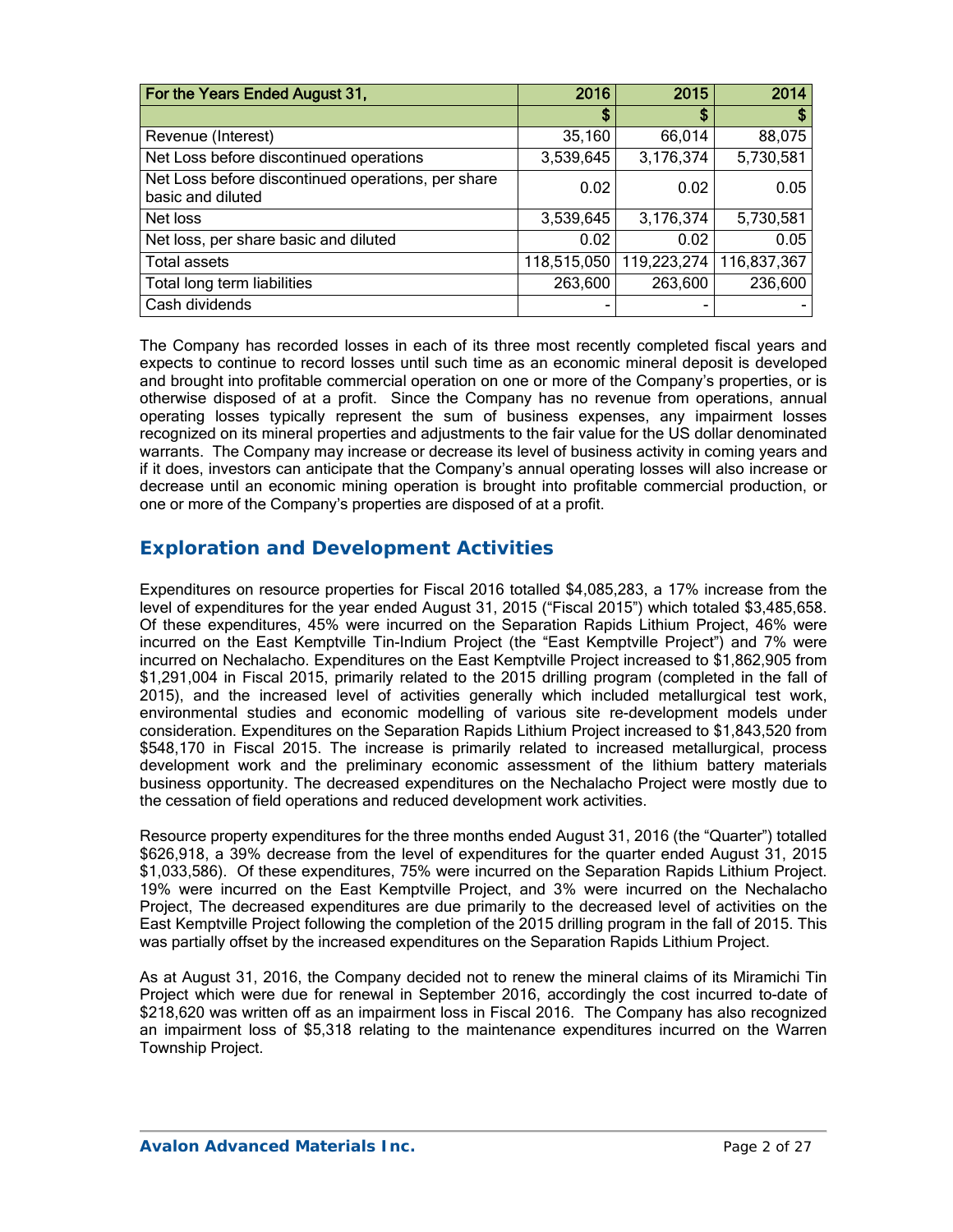### *Separation Rapids Lithium Project*

During the Year, the Company incurred \$1,843,520 (2015 - \$548,170) in expenditures on the Separation Rapids Lithium Project, in the Paterson Lake area of Ontario. Approximately 63% was spent on metallurgical laboratory test work, 22% on the Preliminary Economic Assessment ("PEA"), 9% on updating the geological resource model, with the balance incurred on environmental studies, permitting, and community engagement.

During the Quarter, the Company incurred \$467,255 (2015 - \$173,598) in expenditures of which approximately 35% were incurred on metallurgical test work on both the petalite and feldspar production flowsheet and the hydrometallurgical process flowsheet designed to recover a lithium battery material (lithium hydroxide), 34% were incurred on preparation of the PEA, 16% on updating the geological resource model, 14% on environmental studies and permitting.

As part of the geological work in the Quarter, quantitative mineralogical studies were completed on drill core samples using Qemscan and X-Ray Diffraction (XRD) at independent laboratories. The data was combined with historic mineralogical work to determine the average feldspar content of the deposit as stated in the Mineral Resource estimates as of October 21, 2016 given below. The average total feldspar content of 39%, which is the total of albite and potassium feldspar, is virtually identical to that determined on metallurgical test samples. The end result of this was the ability to reliably estimate the feldspar resources in the Separation Rapids deposit.

Additional geological work in the Quarter to support a new resource model, which was prepared following NI 43-101 procedures, involved re-assaying historic drill core using a new certified rock lithium analytical standard in order to validate historic drill core assays. Also there was a complete internal audit of the geological drill hole database against historic drill logs, assay certificates and survey locations.

Metallurgical investigations for the concentrator were focused firstly on optimisation of the flotation process particularly with regards to the impact of various recycle streams. The second area of focus was on reducing the respirable free silica content of the feldspar concentrate. This was successfully achieved maximizing the value and marketability of the feldspar product.

For the hydrometallurgical plant, work continued on process development for the lithium hydroxide production flowsheet and the production of some final hydroxide crystals was achieved at the end of the program.

#### Preliminary Economic Assessment

Subsequent to the end of the Quarter, the Company completed a PEA on the Separation Rapids Lithium Deposit (the "Deposit") to evaluate its potential for production of a lithium battery material (lithium hydroxide) from the petalite lithium mineral concentrate.

Please note that the preliminary economic assessment described herein is preliminary in nature, in that it includes inferred mineral resources that are considered too speculative geologically to have the economic considerations applied to them that would enable them to be categorized as mineral reserves, and there is no certainty that the preliminary economic assessment will be realized.

The Deposit was originally evaluated by Avalon in 1997-2000 as a potential producer of lithium minerals for glass-ceramics under a Pre-feasibility Study ("PFS") (also prepared by Micon) in 2000. The purpose of this 2016 PEA was to investigate the potential for recovery of a lithium product suitable for the battery market from the same lithium resource, and the results confirm a technically viable process and positive economics for the recovery of a battery-grade lithium hydroxide product.

The PEA development model contemplates facilities located at two separate sites: an open pit mine and concentrator located on the Company's mining lease approximately 75 km north of Kenora, Ontario and a hydrometallurgical plant located at an industrial site near the city of Kenora.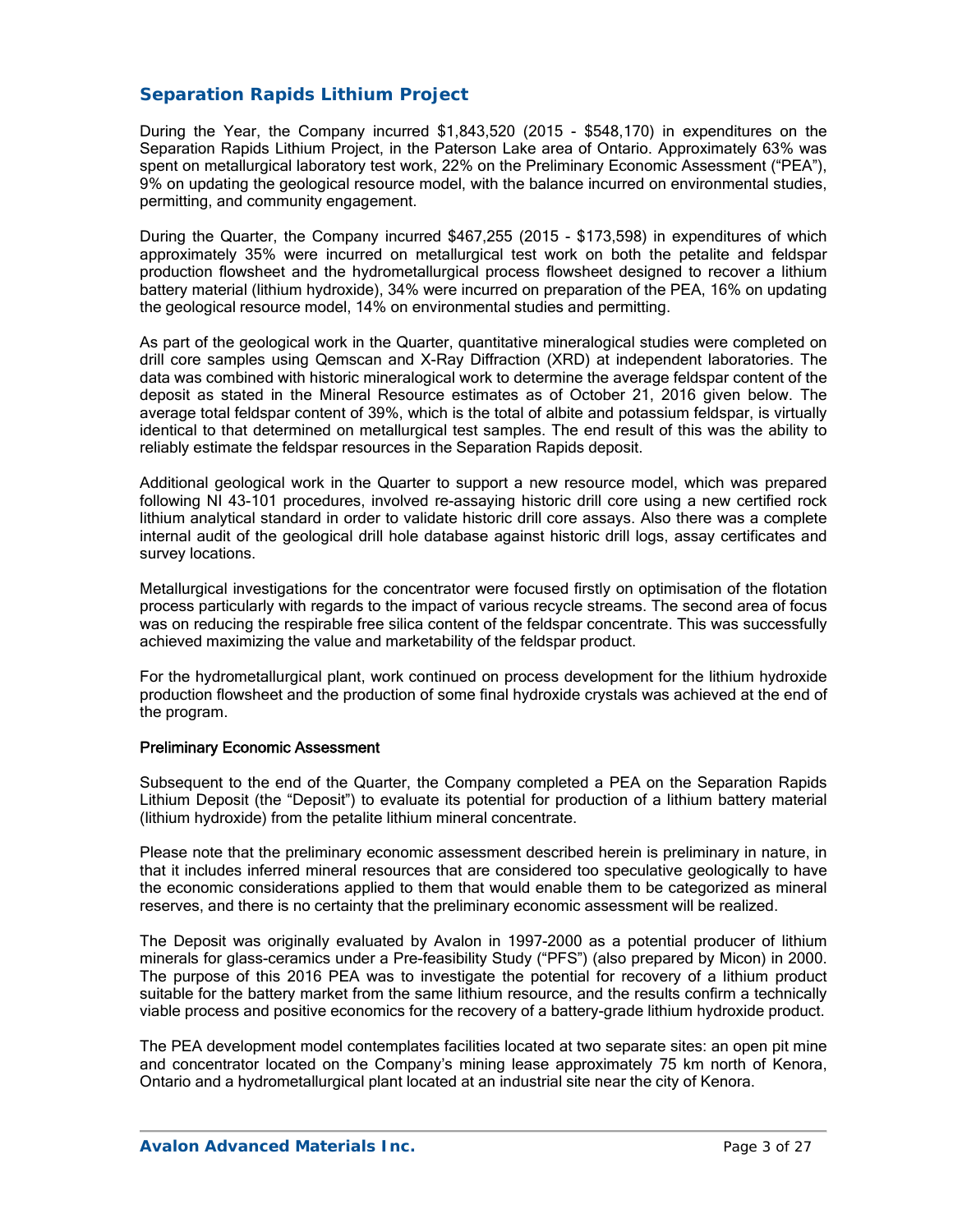The model was based on the resource defined for the 2000 PFS and assumed an open pit to a final depth of 260 metres providing 950,000 tonnes of mineralized plant feed per year for 10 years at an average diluted grade of 1.2%  $Li<sub>2</sub>O$ . The mineralized plant feed would be crushed and processed at a concentrator constructed at the mine site. At full production, this concentrator would produce an average of 144,400 tonnes per year of petalite concentrate and 100,000 tonnes per year of feldspar concentrate. The petalite would be transported by truck to the proposed hydrometallurgical plant presently contemplated for Kenora.

The hydrometallurgical plant site selected for the purposes of the PEA is in close proximity to sources of hydropower, natural gas and water needed for the processing of the petalite. The hydrometallurgical plant would have the capacity to produce an average of 14,600 tonnes per year of lithium hydroxide. The lithium hydroxide would be bagged at the hydrometallurgical plant and loaded on to rail cars for shipment to market.

Non lithium-bearing rock produced in the mining operation would be stored at site for potential recovery of other industrial minerals or use as aggregate in the surrounding region. Tailings from both the concentrator and the hydrometallurgical plant would be stored in a tailings management facility located at the mine site. Future engineering, procurement and construction of both the concentrator and the hydrometallurgical plant would proceed in parallel. In addition to the feldspar, several other by-products are potentially recoverable from the lithium ore that will be considered following further market studies and process testwork.

The discounted cash flow ("DCF") analysis yielded a 19% internal rate of return ("IRR") on a pre-tax basis and a 16% IRR on an after-tax basis, assuming 100% equity financing. The Project's net present value ("NPV") at an 8% discount rate is \$343 million pre-tax and \$228 million after-tax. Total Project construction capital costs are estimated at \$514 million, which is inclusive of \$86 million in contingencies and \$7 million in sustaining capital. The average lithium hydroxide price assumption used for this PEA was US\$11,000/tonne and the CAD:USD exchange rate assumption was US\$1.00 = CDN\$1.30. At the production rate modelled for this PEA, the currently delineated lithium resource would support lithium production for at least 10 years. There is sufficient high quality feldspar (an industrial mineral) in the resource to support production for at least 20 years.

The PEA development model covers all aspects of project development, including mining, mineral concentration, and hydrometallurgical processing as well as all related infrastructure. Micon developed its capital and operating cost estimates from first principle capital quotations, estimates from suppliers, manufacturers, contractors and experience based on comparable operations in Canada and abroad. The capital and operating cost estimates were completed to a level consistent with an AACEI Class 4 estimate, with an intended level of accuracy of ±30%, based on Q3 2016 prices, excluding escalation. Currency is Canadian dollars unless otherwise stated.

### Mineral Resources

Mineral Resources are essentially the same as used for the 1999 pre-feasibility study, adapted to current resource reporting guidelines under NI 43-101 and are summarized in the tables below. Measured and Indicated Resources are estimated to total 8.0 million tonnes at a grade of 1.29% Li<sub>2</sub>O using a 0.6% Li<sub>2</sub>O cut-off grade. In addition, the Deposit includes an estimated Inferred Resource of 1.63 million tonnes at 1.42% Li<sub>2</sub>O. These resources also contain 39% feldspar.

The Deposit is hosted within a large, highly-evolved pegmatite body of the rare petalite sub-type, similar to the "Tanco" pegmatite: a rare metals producer located 60 km to the west at Bernic Lake, Manitoba. The Separation Rapids pegmatite forms a vertically-dipping body varying in thickness up 70 metres and traceable for approximately 1.5 km along strike. Unlike the Tanco pegmatite, it is highly deformed and was essentially flattened and stretched into its present sub-vertical orientation. The Deposit exhibits typical mineralogical zoning characteristics seen in other highly evolved rare metal pegmatites like Tanco, such as well-developed wall zones and a petalite-rich intermediate zone. Exploration potential exists to discover additional mineralogical sub-zones typical for such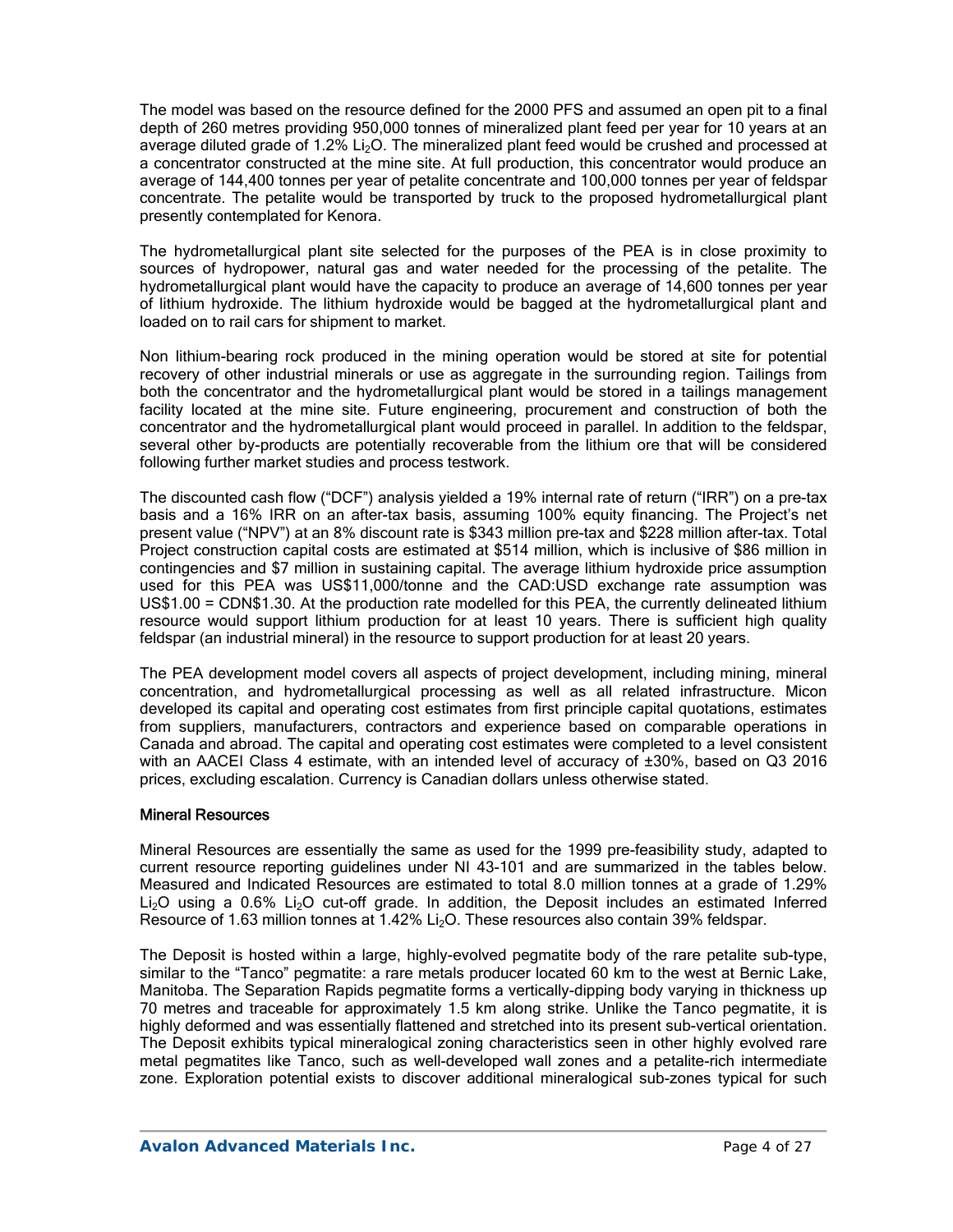pegmatites enriched in other rare metals, notably tantalum and cesium. The Deposit has been delineated by exploration drilling over 500 metres of strike length to a depth of 260 metres, and is open for expansion.

The primary lithium bearing minerals in the deposit are petalite and lepidolite and locally spodumene formed from petalite. The feldspars include both albite and potassium feldspar. The other major rock-forming minerals are quartz and muscovite. Accessory minerals include columbitetantalite, cassiterite, apatite and topaz. Results from 69 historic diamond drill holes totalling 10,152 metres were used to create a 3-D model of the host pegmatite.

| <b>Class</b>                  | <b>Tonnes</b> | Li <sub>2</sub> O | <b>Total</b><br>Feldspar | $Ta_2O_5$ | Cs <sub>2</sub> O | Rb <sub>2</sub> O | <b>SG</b> |  |
|-------------------------------|---------------|-------------------|--------------------------|-----------|-------------------|-------------------|-----------|--|
|                               | (Mt)          | '%)               | $\frac{1}{2}$            | (%)       | (%)               | (%)               |           |  |
| Measured                      | 4.03          | 1.32              | 39                       | 0.006     | 0.017             | 0.343             | 2.66      |  |
| Indicated                     | 3.97          | .26               | 39                       | 0.007     | 0.025             | 0.362             | 2.67      |  |
| Measured<br>plus<br>Indicated | 8.00          | 1.29              | 39                       | 0.006     | 0.021             | 0.352             | 2.66      |  |
| Inferred                      | 1.63          | 1.42              | 39                       | 0.008     | 0.016             | 0.360             | 2.64      |  |

### Separation Rapids, Mineral Resource Estimate at 0.6% Li<sub>2</sub>O Cut-off Grade As at October 21, 2016

Notes:

- 1. CIM Definition Standards for Mineral Resources and Mineral Reserves, 10 May, 2014 were followed for this mineral resource estimate.
- 2. The Qualified Person for this mineral resource is David Trueman, Ph.D., P.Geo. (MB).
- 3. The resource estimate is constrained by a 3D geologic model of the mineralized material.
- Assay intervals for Li<sub>2</sub>O, Ta<sub>2</sub>O<sub>5</sub>, Cs<sub>2</sub>O and Rb<sub>2</sub>O were interpolated using the Inverse Distance Weighted method to create a 3D block model.
- 5. The resource cut-off grade of 0.6% Li2O was chosen to capture mineralization that is potentially amenable to mining, mineral concentration and off-site processing.
- 6. Li, Ta, Cs and Rb were originally analysed on all samples at XRAL Laboratory (Thunder Bay, Ontario) utilizing ICP (Li, Ta) and AA (RB and Cs) and check analyses completed at CHEMEX Laboratory (Don Mills, Ontario) utilizing AA (Li) and ICP (Rb).
- 7. As well as due diligence to verify historic data, Avalon completed additional check analyses of historic drill core in 2016 utilizing ALS Laboratory (Vancouver) with a combination of fusion and ICP (method CCP-PKG01). Included as QAQC procedures was a lithium rock standard within the check analysis batches.
- 8. Total Feldspar is the total of potassium feldspar (microcline) and sodium feldspar (albite) and the value reflects the mean and median value of all samples with quantitative mineralogy determined.
- 9. The percentage Total Feldspar is based on analyses completed utilizing X-Ray Diffraction and Qemscan instrumentation on samples representing all lithological subunits of the mineral deposit. These analyses were completed at Carleton University in 1999 (XRD) and ALS Global Laboratory in 2016 (XRD and Qemscan, Kamloops). This is supported by quantitative mineralogy of metallurgical samples determined at SGS (Lakefield) and Anzaplan (Germany)
- 10. All figures are rounded to reflect the relative accuracy of the estimates. Summation of individual columns may not add-up due to rounding.
- 11. Mineral Resources are not Mineral Reserves and do not have demonstrated economic viability. There is no certainty that all or any part of the Mineral Resource will be converted into Mineral Reserves.
- 12. In addition, while the terms "measured", "indicated" and "inferred" mineral resources are required pursuant to National Instrument 43-101, the U.S. Securities and Exchange Commission does not recognize such terms. Canadian standards differ significantly from the requirements of the U.S. Securities and Exchange Commission, and mineral resource information contained herein is not comparable to similar information regarding mineral reserves disclosed in accordance with the requirements of the U.S. Securities and Exchange Commission. U.S. investors should understand that "inferred" mineral resources have a great amount of uncertainty as to their existence and great uncertainty as to their economic and legal feasibility. In addition, U.S. investors are cautioned not to assume that any part or all of Avalon's mineral resources constitute or will be converted into reserves.

The model includes lithium resources with an average grade of below 1% Li<sub>2</sub>O. The lower grade lithium mineralization consists of a swarm of narrow lithium-bearing pegmatite dykes intruded into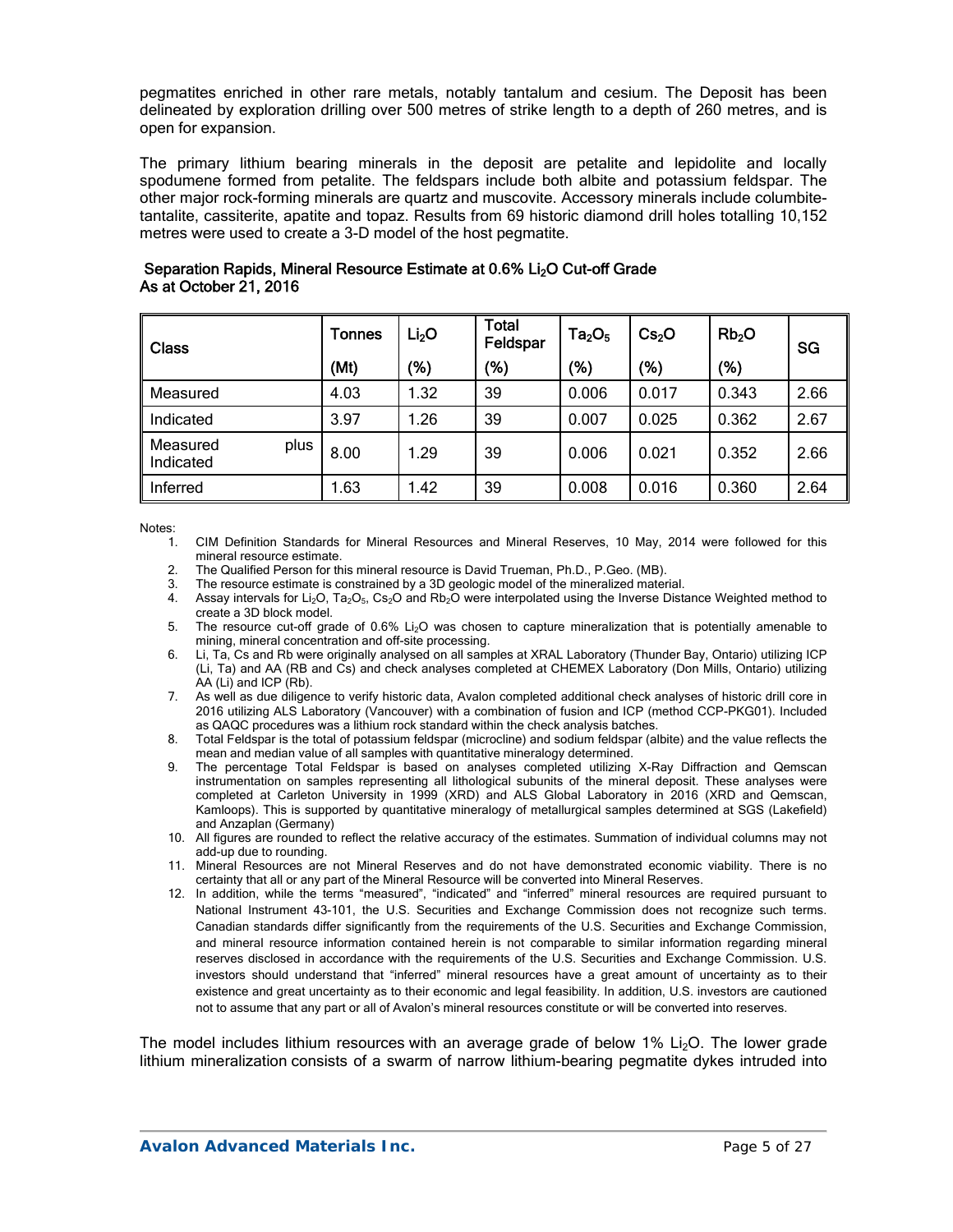meta-volcanic rocks, where tests indicate the resource can be pre-concentrated using optical sorting technology.

The resource block model has had an open pit mine design applied to it using Whittle Pit optimization resulting in 9.34 million tonnes of mineralized material at an average grade of 1.22% Li2O within the pit. The pit has a strip ratio of 1:5.6, resulting in 52 million tonnes of waste rock for stockpiling for use as aggregate. For the purpose of the PEA, the mine depth was limited to 260 metres.

The mine design has not been optimized and the appropriate timing to transition the operation to underground mining has yet to be determined. Further drilling is expected to identify additional resources at depth which would create the opportunity to ultimately re-work the development model to include an underground mining operation to access the depth extensions of the Deposit and reduce the amount of rock generated for stockpiling.

#### Optimization Opportunities and Next Steps

With the completion of a positive PEA on lithium hydroxide production, next steps are oriented primarily toward gathering all the technical information needed to support the completion of a feasibility study in 2017 and secure customer acceptance of the products, followed by operation of a demonstration scale production facility. Commercial operations could begin by 2020. The key factors going forward influencing the timely execution of the Project are: securing sufficient product offtake commitments to support Project financing; the availability of sufficient equity and/or debt financing and receipt of all requisite operating permits and approvals.

Avalon's first priority will be to carry out additional drilling with the objective of increasing the resources, while continuing to optimize metallurgical processes to confirm design parameters and product properties. While the economics contained in the PEA are positive, ongoing metallurgical process development work, engineering and market research have identified opportunities to improve the overall Project economics or reduce Project risk. These include:

- Recovery of lithium from other lithium-bearing minerals in the resource;
- Defining a low-cost, clean energy solution for the operations;
- Improvements in lithium recovery rates in the flotation process and in the hydrometallurgical plant while maintaining high product quality;
- Expansion of feldspar markets through product research and market development work;
- The recovery of high purity silica and tantalum by-products; and
- Integrating the production of petalite concentrate for glass-ceramics customers into the development model.

The development model presently contemplates connection to the hydro-electric grid near the Whitedog power generation station at a cost of \$11 million, including construction of a 25 km power transmission line and substation. The Company has begun to investigate the potential to meet the power needs for the mine and concentrator (estimated at 5 MW) using local low-cost, run-of-river power generation supplemented by renewable energy delivered by an independent energy company. An initial reconnaissance study has identified a promising site close to the Deposit capable of meeting most of the operation's energy requirements at a lower total cost.

#### Lithium and Feldspar Markets

#### Lithium Compounds for Batteries

The demand for lithium chemicals, such as lithium carbonate and lithium hydroxide, has been growing rapidly over recent years, driven predominantly by lithium ion rechargeable battery technology now in high demand for the electric vehicle marketplace and other energy storage applications. Current projections indicate continued growth in lithium demand from the battery sector for the foreseeable future. Because lithium is marketed in different forms, (including lithium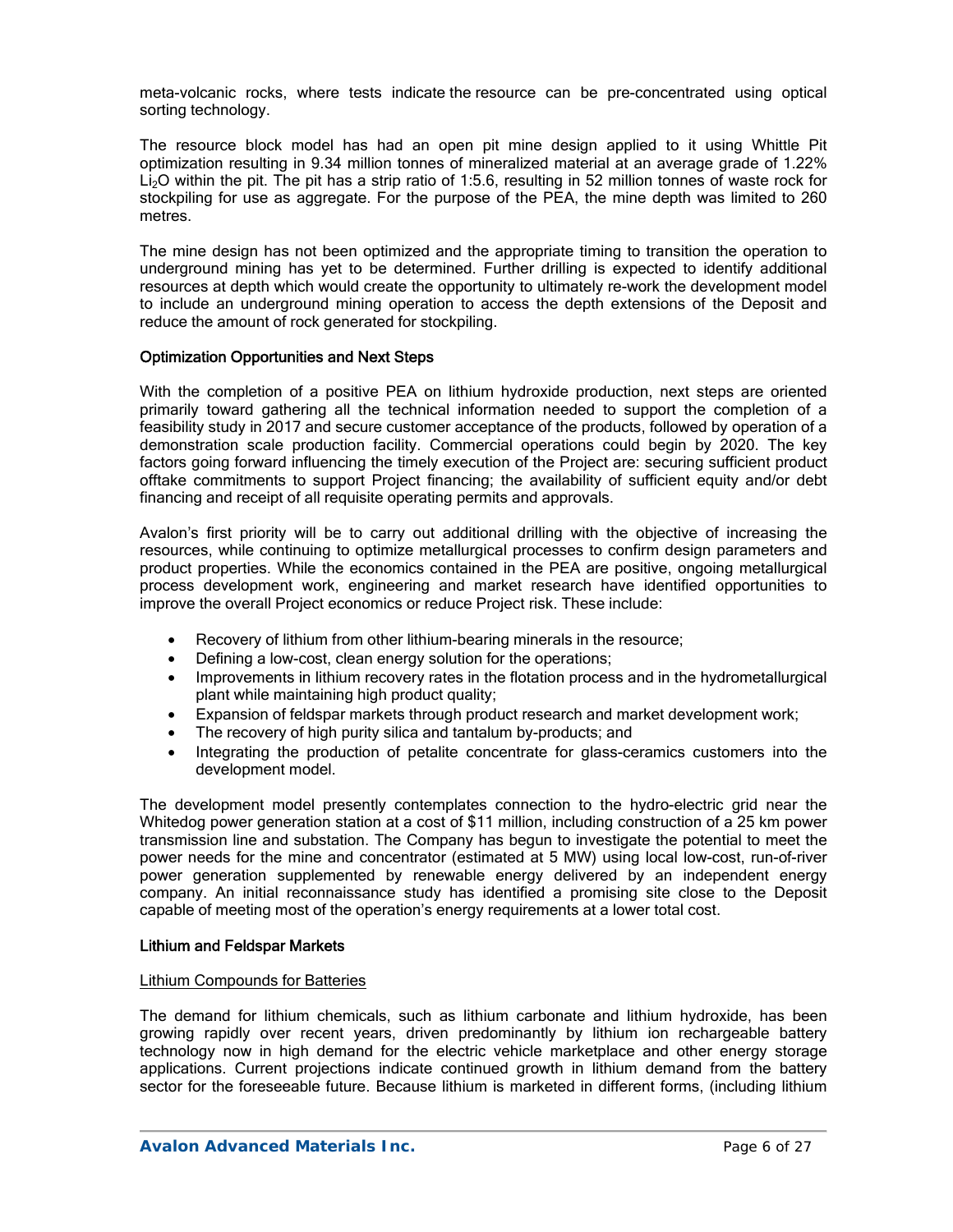minerals used in glass and ceramics) aggregate lithium demand and supply is usually expressed in terms of lithium carbonate equivalent ("LCE").

Market studies completed by the Company in 2015 indicated that at least three different lithium chemicals are used in lithium ion batteries, depending on the specific cathode chemistry the technology employs: lithium carbonate, lithium hydroxide, and lithium metal. There are at least four battery cathode chemistries presently competing for market share: Lithium cobalt oxide, lithiumnickel-aluminum-cobalt oxide ("NAC"), lithium-nickel-manganese-cobalt oxide and lithium iron phosphate. The lithium ion battery now preferred by many electric vehicle manufacturers uses the NAC chemistry, for which lithium hydroxide is becoming the preferred lithium chemical feedstock. Demand for lithium hydroxide is projected by Stormcrow Capital Ltd (August, 2015) to grow at a faster rate than lithium carbonate demand and to more than double from 82,000 tonnes LCE in 2016 to 186,000 tonnes LCE in 2025.

For the purpose of the PEA Avalon selected lithium hydroxide as its target lithium product and conducted process testwork to create a flowsheet to produce it cost effectively from its lithium mineral (petalite) concentrate which contains few impurities requiring removal from the final product. Lithium hydroxide can also be produced directly from the mineral concentrate without first making an intermediate product such as lithium carbonate. New hydrometallurgical technologies offer an environmentally efficient and relatively low cost extractive alternative to make lithium hydroxide from the mineral concentrate and achieve the high purity requirements now demanded by battery makers.

It is clear that new lithium supply sources will be needed to meet the growing demand for batteries for electric vehicles. The Separation Rapids Lithium Project will be well-situated to serve new battery production facilities contemplated in North America. Just one well-known example, the lithium battery Gigafactory of Tesla Motors Inc. in Nevada, is expected to consume up to 25,000 tonnes per year of lithium hydroxide after it has reached full production.

Prices for both lithium hydroxide and lithium carbonate have increased significantly in recent years, with the growing demand from the battery sector exceeding supply growth. This is creating upward pressure on prices, a trend that analysts are predicting will likely continue until the market comes back into balance. Lithium hydroxide typically sells at a US\$2-3/kg premium to lithium carbonate reflecting higher average production costs.

Avalon has reviewed all publicly available lithium price forecasts. While they all forecast increasing prices, there is considerable variability in absolute price levels predicted for battery grade lithium chemicals in the future. Lithium hydroxide prices negotiated in 2019-2020 (when Avalon may be entering the market) are forecast to range from current price levels of around US\$11,000/tonne to as high as US\$25,000/tonne (Global Lithium LLC) with the average being around US\$16,000- \$17,000/tonne (Benchmark and Global Lithium LLC).

For the purposes of this PEA, Avalon has used a price assumption of US\$11,000 per tonne FOB plant for lithium hydroxide. This is consistent with a recent price forecast for the period 2019-2020 prepared by Roskill Information Services.

#### **Feldspar**

Feldspar is an industrial mineral used commonly in the manufacture of glass and ceramics, also used as a filler and extender in the production of paints, plastics and rubber. The glass market for feldspar in the United States represents the largest market at around 68%, while ceramics account for 23% and filler and other applications represent less than 10%. Market access depends upon product quality and freight costs to individual markets.

Global Industry Analysts Inc. ("GIAI") projects that between 2015 and 2022, feldspar demand in the United States will grow at a compound annual growth rate of 3.8% to reach approximately 800,000 tonnes per year. Testwork carried out by Dorfner Anzaplan GmbH, Germany, a specialist in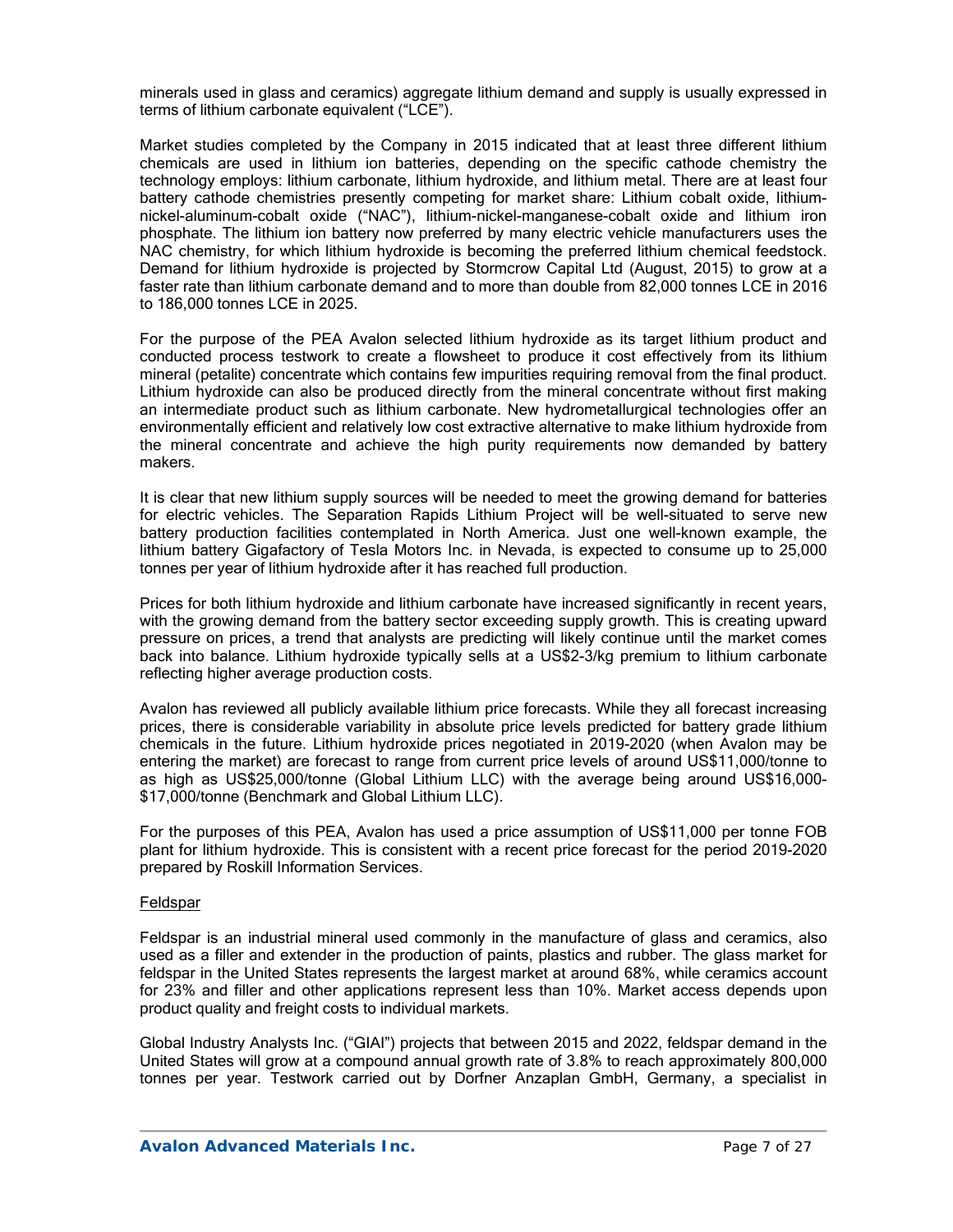industrial minerals process development, indicates that feldspar from the Separation Rapids Deposit has a very low iron content and comparable quality to the feldspars marketed by other North American producers.

Through discussions with market participants and industry experts, and evaluation of data provided in purchased reports and publicly available information, Avalon estimates that 100,000 tonnes per year of feldspar can be sold into the glass, ceramics, frits/glazes and filler markets in the United States and potentially other markets in Europe and Mexico. However, Avalon has sufficient feed material to produce much greater quantities of feldspar should there be sufficient market demand.

Pricing for feldspar in the USA currently ranges from US\$175/tonne to US\$250/tonne FOB plant. Avalon has based the feldspar revenue calculations for this PEA on a conservative price assumption of US\$170/tonne FOB Separation Rapids plant.

### Environmental Assessment and Community Engagement Update

Avalon is committed to developing the Project based on modern Corporate Social Responsibility ("CSR") principles and reporting on its performance in its annual Sustainability Reports. These CSR principles include commitments to minimize environmental impacts, ensuring the health and safety of employees, maximizing benefits for local communities and providing full transparency in its social and environmental performance. The Company and the Project are well known in the local community.

A detailed environmental baseline study was updated in 2007 and work has been ongoing to further update this study to align it with recent regulatory changes. Following some additional baseline work to validate the 2007 study, a detailed project description and Environmental Impact Assessment will be produced in consultation with regulators, Indigenous Peoples and other communities of interest. Initial studies suggest that aggregate stockpiles, tailing and concentrate storage areas will not contribute effluents of environmental concern. Dry stacking of tailing and concentrates will minimize long term storage risk, water use and effluent quantity.

The Project is located in the traditional land use area of the Wabaseemoong Independent Nations ("WIN") for which they have stewardship under an agreement with the Province. The Company first signed an MOU with WIN in 1999 which was renewed when the Project was re-activated in 2013. Avalon management has been keeping WIN leadership informed on Project activities and remains committed to fulfilling its community consultation obligations and partnering with WIN on Project business opportunities. The Company has also initiated dialogue with the Métis Nation of Ontario who holds Aboriginal rights in the area.

Unless otherwise noted, the technical information on the Separation Rapids Lithium Project has been reviewed and approved by the Company's Senior Vice President, Metallurgy and Technology Development, Mr. David Marsh, FAusIMM (CP), who is a Qualified Person under NI 43-101.

### **Nechalacho Rare Earth Elements Project**

The Nechalacho Project is located at Thor Lake in the Mackenzie Mining District of the Northwest Territories ("NWT"), about 5 kilometres north of the Hearne Channel of Great Slave Lake and approximately 100 kilometres southeast of the city of Yellowknife. The property is comprised of five contiguous mining leases totalling 10,449 acres (4,249 hectares) and three claims totalling 4,597 acres (1,869 hectares). The leases are subject to one underlying 2.5% Net Smelter Returns ("NSR") royalty agreement. Avalon has the contractual right to buy out this royalty on the basis of a fixed formula, which is currently approximately \$1.4 million and which will increase at a rate equal to the Canadian prime rate until the royalty is bought out.

The property is situated in an area referred to as the Akaitcho Territory, an area which is subject to comprehensive native land claim negotiations between the Government of Canada and the Treaty 8 Tribal Corporation, which consists of the Yellowknives Dene First Nation ("YKDFN"), the Deninu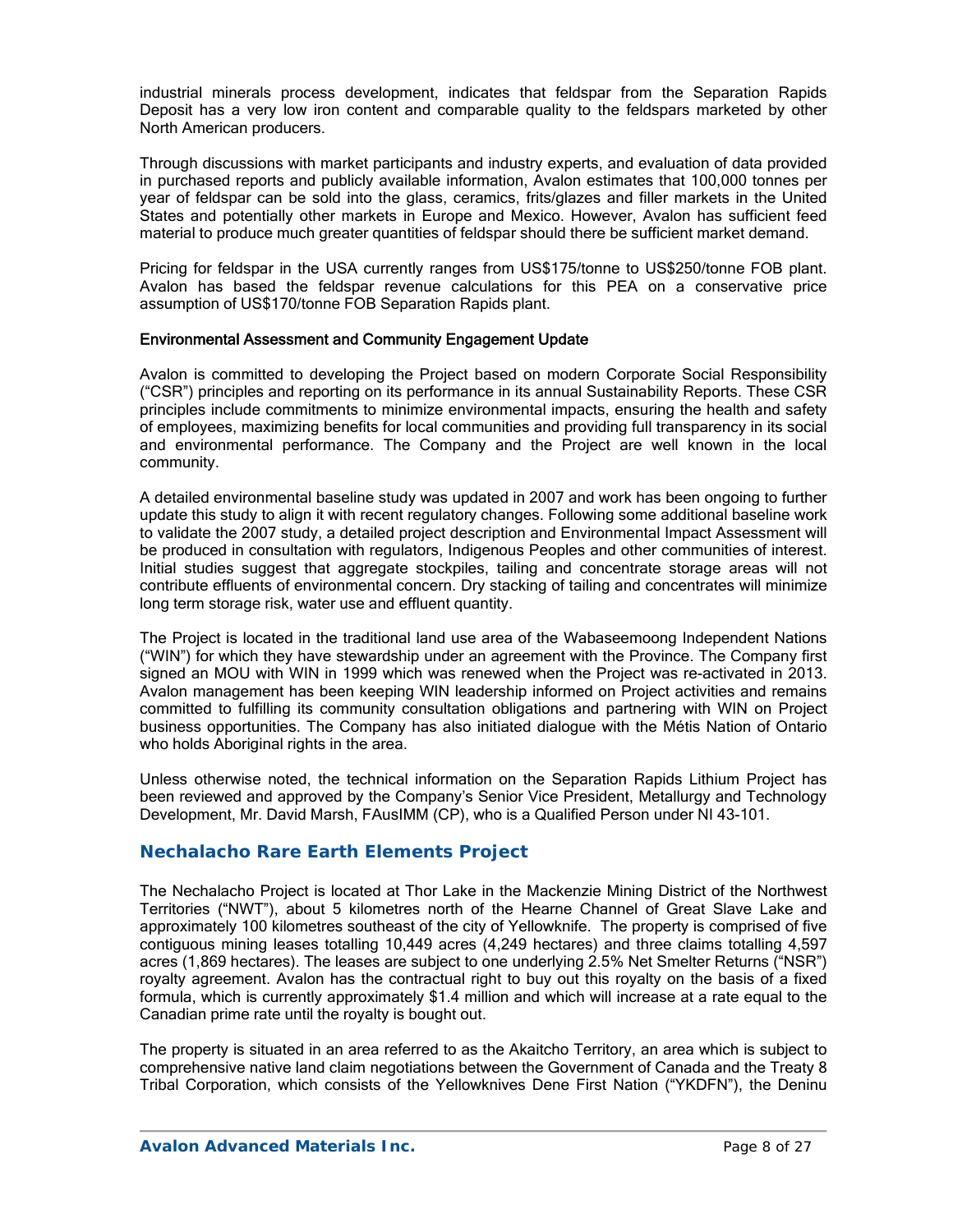K'ue First Nation ("DKFN") and the Lutsel K'e Dene First Nation ("LKDFN"). The Company has signed an Accommodation Agreement with the DKFN. The Company also recognizes that the Tłįcho First Nation ("TFN") has a settled land claim with the Government of Canada which provides for certain harvesting rights in the area of the Nechalacho site. The general area around the Nechalacho site is subject to Aboriginal rights asserted by two Métis organizations: the Northwest Territory Métis Nation ("NWTMN") and the North Slave Métis Alliance ("NSMA"). During 2014, Avalon concluded a Participation Agreement with the NWTMN and commenced discussions with the NSMA.

Since the completion of the Feasibility Study ("Nechalacho FS") in April, 2013, the Company has been engaged in metallurgical test work with the objective of optimizing the process flowsheets to improve recoveries and reduce costs. This involved introducing efficiencies to the Concentrator flowsheet, and designing a new flowsheet for the Hydrometallurgical Plant involving an alkali cracking process for treatment of the rare earth mineral concentrate as an alternative to the sulphuric acid bake process contemplated in the Nechalacho FS. The alkali cracking process enables recovery of 90% of the heavy rare earth elements ("HREE") in the flotation concentrate, compared to 52% recovery contemplated in the Nechalacho FS using the sulphuric acid bake process. In addition, the alkali cracking process allows for the recovery of zirconium in a form for which there are established markets.

Optimization of the alkali cracking process flowsheet is substantially complete except for finalizing certain details around reagent recovery and recycling. Work here has indicated an 80% reduction in hydrochloric acid, 90% reduction in magnesium oxide and almost 100% reduction in calcium carbonate consumption compared to the Nechalacho FS could be achievable along with associated sustainability benefits. The new potential flowsheet also successfully suppresses the precipitation of cerium and separates the lanthanum, both of which dilute the value of the mixed HREE product.

The only metallurgical testwork investigations conducted over the 12 months ended August 31, 2016, relates to the recovery of zirconium and production of marketable quality zirconium basic sulphate ("ZBS") and zirconium oxychloride ("ZOC") products. Reworking of the process design criteria, plant designs and cost estimates for both the Concentrator and Hydrometallurgical Plant, along with any revisions to the mine plan, are continuing to be developed internally.

A further integrated pilot plant campaign has been planned but will only proceed when funding becomes available. This is designed to fully evaluate process performance particularly with the incorporation of the acid/reagents recovery circuits and associated recycle streams and would include all unit operations from crushing of ore right through to the generation of a mixed rare earth precipitate. The total bulk sample of ore required for this pilot plant is approximately eight tonnes. This material is being stored in Yellowknife until such time as the funding becomes available to proceed with the pilot plant work, presently estimated at approximately \$4.0 million. There is no firm timeline for when this work will be carried out. In the meantime, the Company continues to monitor various academic research initiatives into new and more efficient rare earth extractive technology through its continuing participation in Canadian Rare Earth Elements Network.

While permits for pre-construction work are already in place, the process to obtain a Class A Water License and Land Use Permit authorizing mine construction, operation and closure activities is presently on hold but it can be accelerated again at any time with the expectation that it would then be completed in approximately 4-6 months. The Company may consider doing this in 2017 if funding is available and circumstances are favourable. Reporting continues as required under the existing permits with the Mackenzie Valley Land and Water Board. The application to extend the existing exploration permit was approved during the quarter to maintain existing site facilities in preparation for future activities. Avalon continues to monitor and participate in regulatory and other environmental developments in the NWT.

The key factors going forward influencing the Nechalacho Project schedule, all of which are somewhat dependent on one another, are: securing one or more strategic or financial partners; securing sufficient binding agreements for offtake to support project financing, the availability of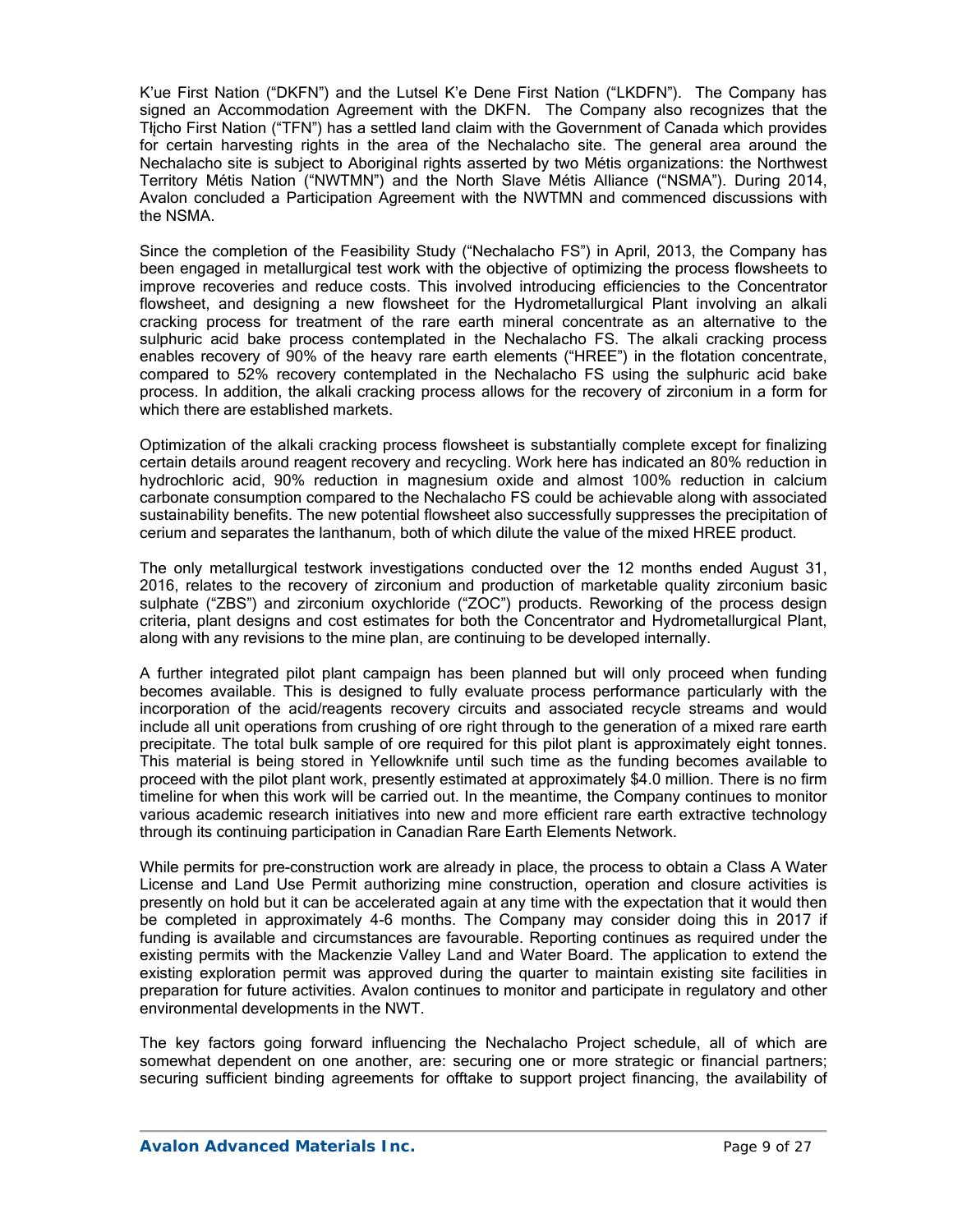equity and debt financing at a reasonable cost and the receipt of all requisite construction and operating permits.

Expenditures during the Year totalled \$298,081 (2015 - \$1,615,243). Of this, approximately 46% was on metallurgical testwork relating to the recovery of zirconium and production of the ZBS and ZOC and on the disposal of certain metallurgical tailing materials, and mining lease payments, 38% on geological research and sample storage, with the balance funding permitting, community consultation work and annual lease payments.

Expenditures during the Quarter totalled \$21,652 (2015 - \$229,547), which were primarily related to sample storage and camp site maintenance costs. Subsequent to the end of the Quarter, a brief site visit was conducted to make any needed repairs to the camp and do some sampling on known lithium occurrences on the property in the vicinity of the North T Beryllium Deposit. The Nechalacho property hosts a variety of rare metals resources any of which could become of interest for development when new demand is created. The Company continuously monitors these markets.

Unless otherwise noted, the technical information on the Nechalacho Project has been reviewed and approved either by the Company's Senior Vice President Metallurgy and Technology Development, Mr. David Marsh, FAusIMM (CP), or Dr. William Mercer, PhD, P.Geo. (Ontario), P. Geo. (NWT), Vice President, Exploration, who are both Qualified Person under NI 43-101.

### *East Kemptville Tin-Indium Project*

The Company incurred \$1,862,905 (2015 - \$1,291,004) in expenditures during the Year on the East Kemptville Project in Yarmouth County, Nova Scotia. Approximately 67% of these expenditures were incurred on drilling and geological work in support of the drilling program that was completed in the fall of 2015, 16% were incurred on metallurgical test work, 9% were incurred on preliminary economic study, and 7% of the expenditures were spent on permitting and environmental studies.

The Company incurred \$118,003 (2015 - \$611,072) in expenditures during the Quarter on the East Kemptville Project. Approximately 50% of these expenditures were incurred on metallurgical testwork, 42% of the expenditures were spent on geological mapping, sample collection from existing stockpile and related analysis, with the balance incurred primarily on environmental studies including a water depth survey of the existing tailings ponds.

The Company holds mineral rights at East Kemptville through a "Special Licence", a form of mineral tenure granted by the Province of Nova Scotia in circumstances where there is a history of previous industrial land use activity (such as mining) in the area of interest. It does not immediately convey surface land rights and, accordingly, access must be arranged with the permission of surface rights holders (which was done in 2014 and renewed for 2015). Ultimately, with completion of a feasibility study and related environmental assessment work, a form of mining lease is obtainable from the government to secure the requisite surface land rights. Negotiations with the surface rights holders toward securing full tenure to the East Kemptville site are advancing steadily, (including a detailed due diligence review on environmental liabilities), and are targeted to be concluded by the end of 2016.

The Company first acquired a Special Licence at East Kemptville in 2005 and it has been subsequently renewed multiple times while the Company negotiated access to the site. During the quarter ended May 31, 2015, by Order in Council, the Government of Nova Scotia approved an application for a new Special Licence reflecting the entire original mine site. The new Special Licence, designated Special Licence No. 50462, has a term of three years beginning February 2, 2015 and includes an obligation to incur \$5.25 million in expenditures over the three years including \$2,250,000 by January 31, 2017 (of which \$2,833,792 had been incurred by August 31, 2016). It is renewable for an additional two one-year periods. The total area covered by the new Special Licence is 2,880 acres.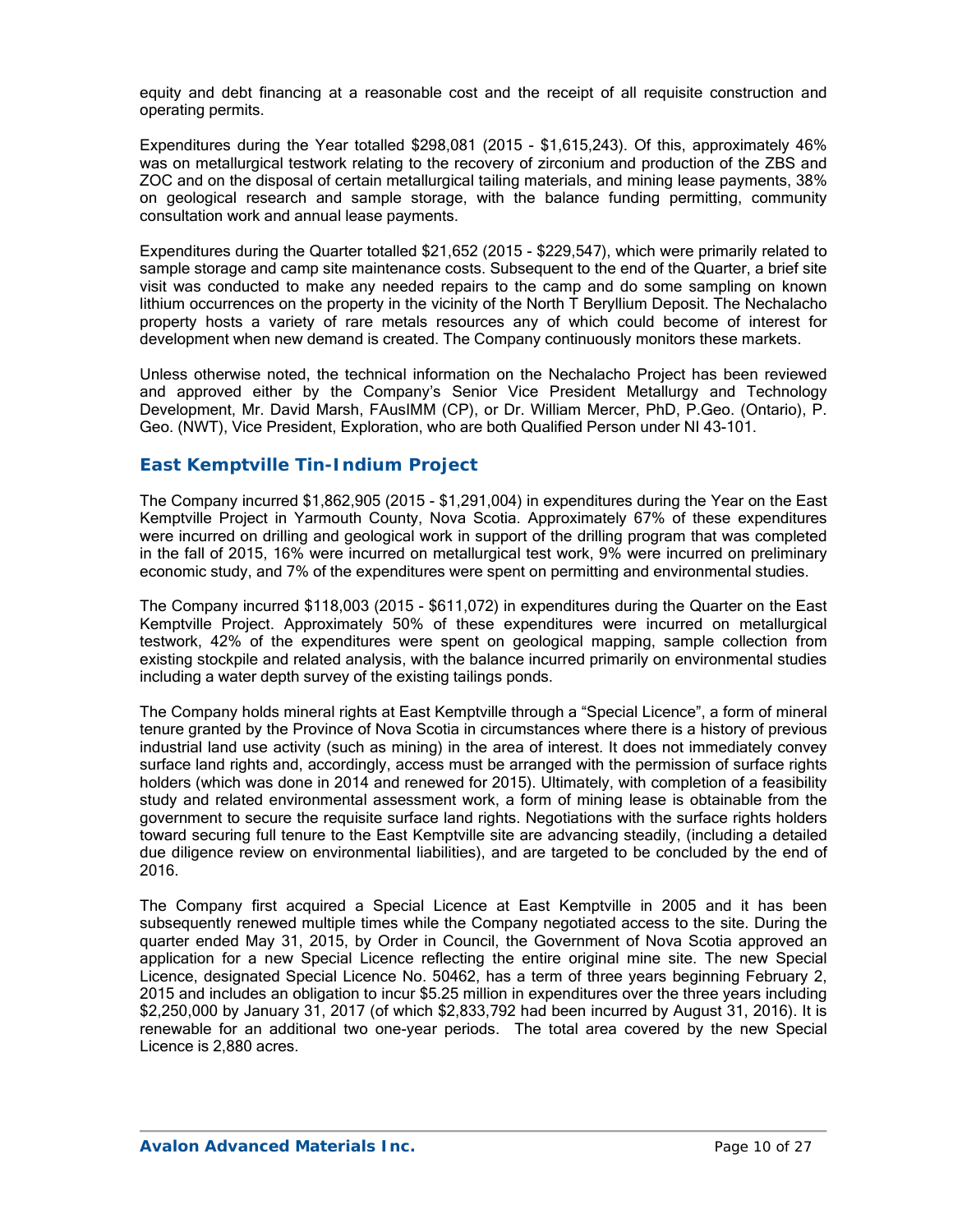The 2015 drilling program was completed in November 2015 and had the objective of upgrading inferred mineral resources in the Main and Baby Zones into the indicated and measured categories as well as testing other known tin occurrences in the area. In addition, the drilling program provided further samples for metallurgical testing and assisted in developing geotechnical knowledge of the deposit. Twenty-two drill holes totalling 4,514 metres were completed on the Main, Baby and Duck Pond Zones with assay results from the Baby Zone holes released on November 3, 2015. Results were in line with expectations and confirm continuity of the mineralized zone to depth. Highlights include intersections of 0.46% tin (Sn), 25.2 ppm indium (In) and 0.63% zinc (Zn) over 82.3 metres (EKAV-15-10), 0.23% Sn, 15.6 ppm In and 0.33% Zn over 36.25 metres (EKAV-15-09) and 0.25% Sn, 29.4 ppm In and 0.64% Zn over 18.67 metres (EKAV-15-11). The Nova Scotia government has inspected and approved Avalon's rehabilitation of drill sites from the 2015 program and an environmental bond related to this has been returned to the Company.

During the Quarter, a series of grab samples were collected from the surface ore stockpiles and the results provided a preliminary confirmation of the reported historical estimate of the average grade of the stockpiles. In addition, bulk samples were collected from the stockpile for metallurgical testwork. A drilling program is tentatively planned in 2017 to more systematically sample the stockpiles and map the internal grade distribution in more detail. This information will be included in a future resource update.

Bench scale metallurgical testing, using sample material collected during the 2014 drill program, was carried out at a commercial laboratory located in Cornwall, England with expertise in tin metallurgy, and was completed late in December, 2015. This work program investigated all aspects of the flowsheet including milling, copper and zinc sulphide flotation as well as tin recovery by both gravity and flotation processes. The recovery of indium to the zinc concentrate was also monitored. This test program will eventually lead to larger scale pilot plant testing using representative bulk samples collected from future drilling and existing ore stockpiles at the site. The results from this test program confirmed the ability to produce a tin concentrate with >50% tin, a zinc concentrate of >50% zinc (also containing 0.175% Indium) and a copper concentrate at >20% copper with scope for further grade improvements.

Current work is focused on evaluating the economics of a small scale development scenario involving the processing of almost 6 million tonnes of surface ore stockpiles at the rate of 100 tonnes per hour ("tph") for the recovery of a tin concentrate through a small, modular designed gravity process plant. Further testwork on a simple gravity only circuit has been completed using stockpiled ore and has demonstrated that a tin recovery of +/-60% is achievable by such a flowsheet. The concentrate produced was 44.6% tin but could be increased to >50% by flotation to remove contained sulphides. This scenario offers the potential for near term production at a relatively low capital expenditure with low environmental impact by taking advantage of existing tailings management facilities. Processing of the stockpiles would also contribute to the long term environmental remediation of the site. Operating life could be extended by the subsequent processing of fresh ore from the Baby Zone pit as well as from other lower grade surface stockpiles and potentially re-treating tin bearing tailings.

Avalon has begun commercial discussions with several parties interested in new sources of supply of tin concentrate or interested in tin development opportunities. Samples of the stockpiled ore have been sent to one interested party and others are waiting for tin concentrate samples.

Environmental studies are examining the nature of the waste material generated from renewed operations, as well as the conditions required for bringing the existing operation into readiness for future production. These studies included work on future closure strategies and baseline studies such as species at risk surveys and studies on effluent chemistry management. Opportunities have now been identified to significantly reduce the existing site environmental and associated financial liabilities through innovative management of future waste rock and tailings and through the processing of mineralized material. These are anticipated to significantly reduce or eliminate the need for ongoing site care and maintenance. The detailed due diligence review of the historic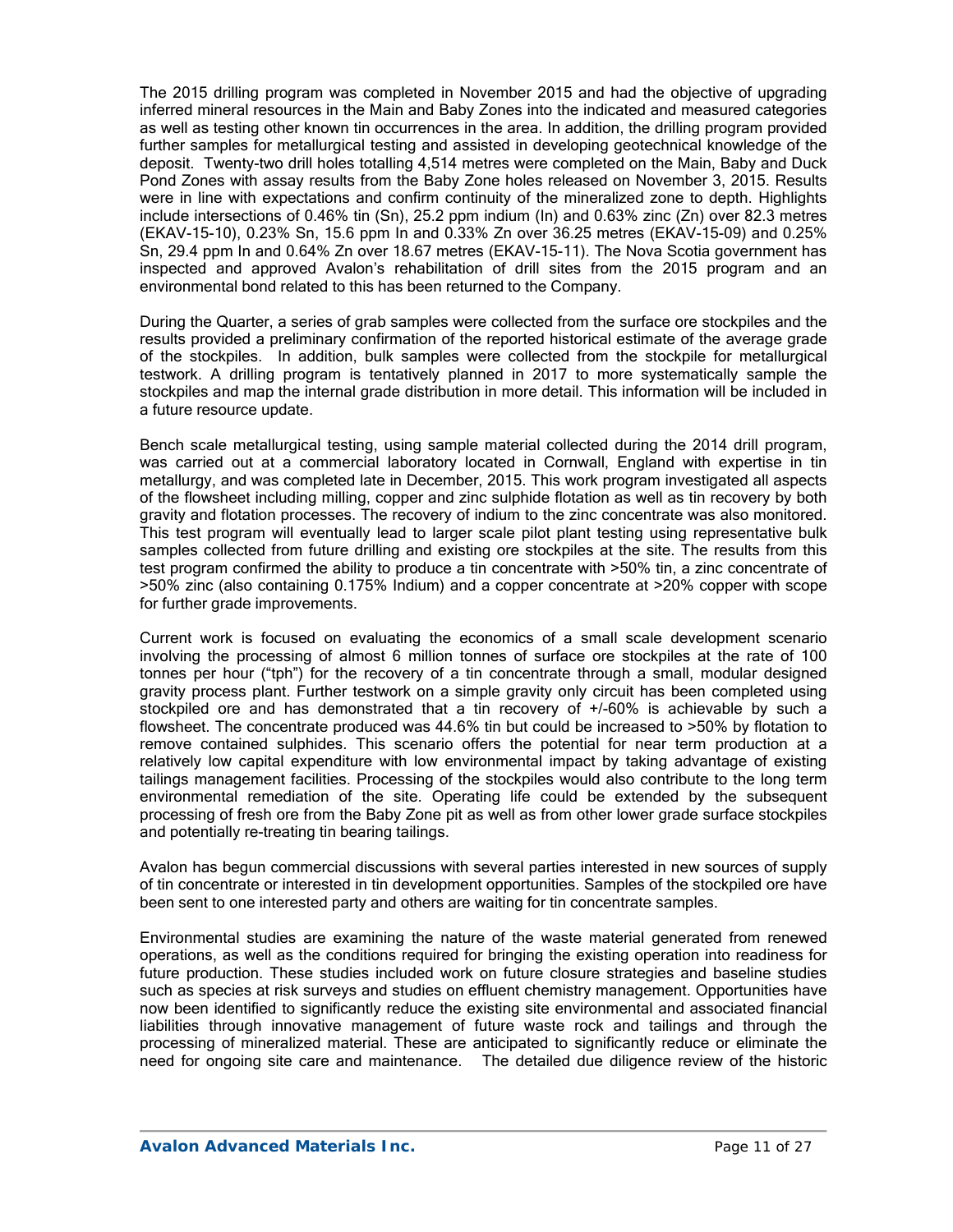environmental liability, led by Mark Wiseman, Vice-President, Sustainability, related to the acquisition of the surface rights was largely completed during the Quarter.

Unless otherwise noted, the technical information on the East Kemptville Tin-Indium Project has been reviewed and approved either by the Company's Senior Vice President Metallurgy and Technology Development, Mr. David Marsh, FAusIMM (CP), or Dr. William Mercer, PhD, P.Geo. (Ontario), P. Geo. (NS), Vice President, Exploration, who are both Qualified Persons under NI 43- 101.

### *New Brunswick Tin Exploration Project*

#### Miramichi Tin Property

During the Year the Company incurred \$15,695 in expenditures on the Miramichi Tin property, primarily related to grass-roots level prospecting and sampling completed in the fall of 2015.

As at August 31, 2016, the Company decided not to renew the Miramichi Tin mineral claims of which were due for renewal in September 2016, accordingly the cost incurred to-date of \$218,620 was written off as an impairment loss in Fiscal 2016.

#### Mount Douglas Tin-Tungsten Property

During the year ended August 31, 2016, the Company entered into an option agreement to earn a 100% interest (subject to a 2.0% NSR, which can be bought back for \$1.0 million) in certain mineral claims located in Charlotte County, New Brunswick. To keep the option in good standing, the Company is required to incur exploration expenditures of \$75,000 by October 28, 2016 (of which \$70,178 had been incurred as at August 31, 2016 and the balance of \$4,822 has been incurred subsequent to the Quarter) and make cash payments totalling \$120,000 over five years with the first payment of \$10,000 being due on October 28, 2016, which has been paid subsequent to the Quarter.

During the Year the Company incurred \$46,663 in expenditures (net of \$25,317 funded by the New Brunswick Junior Mining Assistance Program) on the Mount Douglas property. The expenditures were primarily incurred on geological sampling, mapping, geophysical survey, and preparatory work for the small drilling program tentatively planned for late fall.

The results of reconnaissance grab samples collected during the fall of 2015 field program were encouraging, showing an average of 0.25% tin in the Pocologan Zone (22 samples) and 0.18% tin (8 samples) and 0.24% tungsten (10 samples) in the Lake Anthony Brook Zone. These occurrences have never been previously drilled.

During the Quarter the Company incurred \$5,752 in expenditures (net of \$5,317 funded by the New Brunswick Junior Mining Assistance Program) on the Mount Douglas property, primarily related to a site visit and preparatory work for the small drilling program tentatively planned for late fall.

Unless otherwise noted, the technical information on the Mount Douglas property has been reviewed and approved by Dr. William Mercer, PhD, P.Geo. (Ontario), P. Geo. (NS), Vice President, Exploration, who is a Qualified Person under NI 43-101.

### *Other Projects*

The Company did not complete any work on any of its other projects during the Year except for some grass-roots level prospecting on its Mascarene cobalt-copper-nickel prospect in southern New Brunswick. Expenditures during the year at Mascarene totaled \$13,101.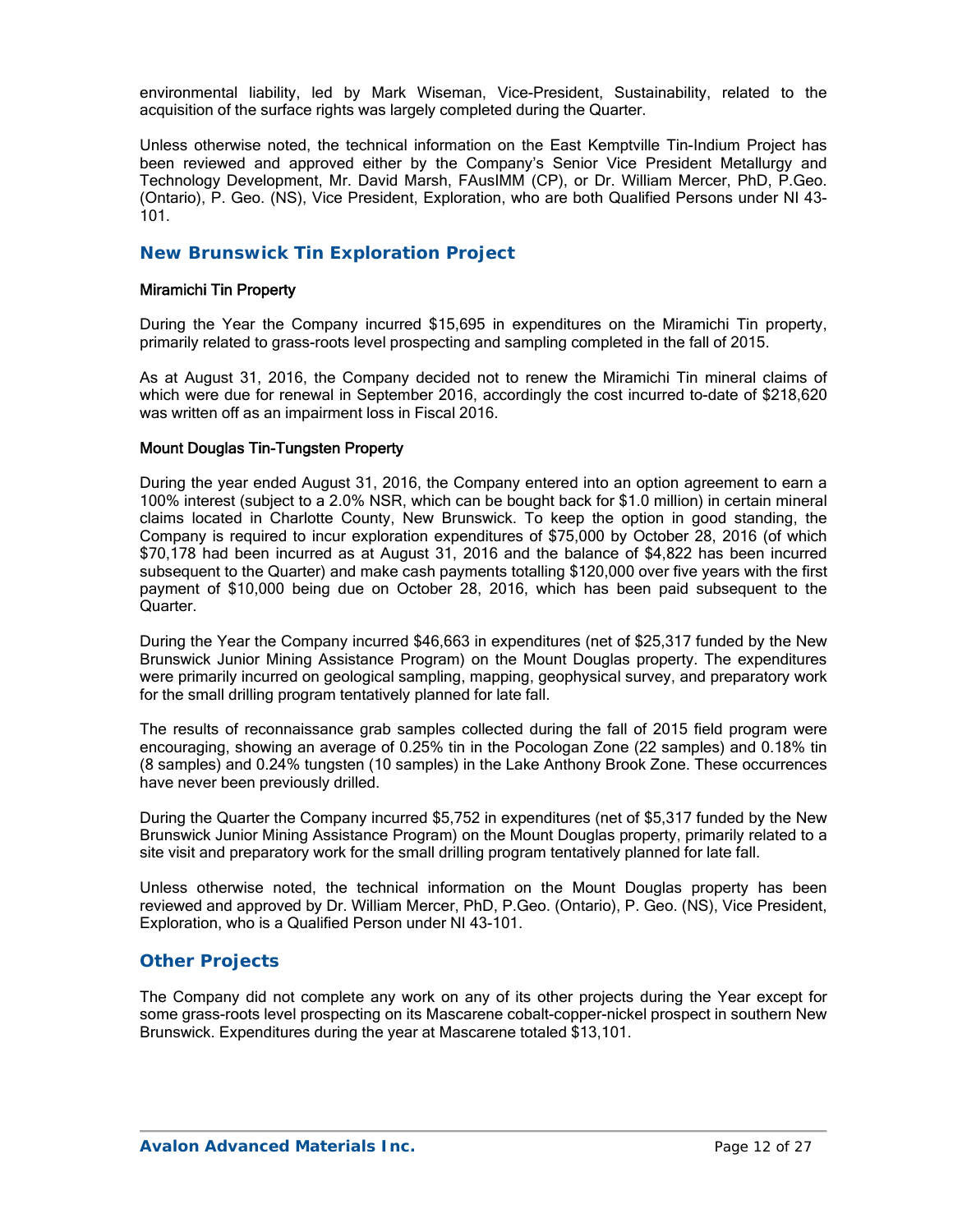# **Corporate Social Responsibility ("CSR")**

Contemporaneously with the filing of this MDA, the Company released its fifth comprehensive Sustainability Report. The 2016 Sustainability Report is available for download on the Company's website at: http://www.avalonAM.com

The 2016 Sustainability Report was prepared in accordance with the Global Reporting Initiative ("GRI") Version 4 guidelines for core reporting.

The 2016 Report incorporates a self-assessment of Fiscal 2016 performance and sets targets for 2017 against the applicable Mining Association of Canada's 'Toward Sustainable Mining' indicators.

In addition to the Company's safety performance, the report highlights many other positive accomplishments such as the risk management program, management system development and metallurgical improvements that contribute to improved environmental performance to name a few. Avalon is committed to working closely with its Aboriginal partners to create lasting economic and social benefits in the communities. In addition to its partners in the NWT, dialogue has been initiated with the Acadia First Nation in Nova Scotia as it relates to the East Kemptville Project and with Wabaseemoong Independent Nations ("WIN") and Métis Nation of Ontario with respect to the Separation Rapids Lithium Project. The Company renewed its MOU with WIN in 2013.

To provide independent advice as to the efficacy of the Company's CSR work, the Company maintains an independent Sustainability Advisory Committee ("SAC") that meets intermittently to review all of the Company's sustainability-oriented work at all its projects. A meeting was held during Q4 fiscal 2016.

In recognition of its sustainability efforts, Avalon has been recognized for the second straight year by *Corporate Knights*' 2016 Future 40 Responsible Corporate Leaders in Canada, from a shortlist of 107 eligible small and mid-cap organizations.

### **Administration and Other**

Corporate and Administrative expenses totalled \$3,221,418 during Fiscal 2016, an 18% decrease from the amount incurred in Fiscal 2015 (\$3,949,320). The main areas of decreased operating expenses for the Year were salaries, benefits and directors' fees, filing and transfer fees, audit assurance and related services, financing advisory services and expenses, occupancy costs and marketing and sales expenses.

Salaries, benefits and directors' fees for the Year decreased by approximately 20% to \$1,693,399 compared to \$2,107,173 in Fiscal 2015. The decrease in salaries, benefits and directors' fees was primarily related to the reduced staffing levels and the further reduction in directors' fees starting in January 2016.

Filing and transfer fees decreased by 32% to \$116,484 during the Year compared to \$170,600 for Fiscal 2015. The decrease is primarily related to the decrease in participation fees paid to the Ontario Securities Commission and the decrease in annual listing fees paid due to the Company's move to the OTCQX Best Market from the NYSE MKT. The participation fee paid during the Year was based on the Company's average market capitalization in fiscal 2015, whereas the participation fee paid in fiscal 2015 was based on the Company's average market capitalization in fiscal 2011.

Fees for audit assurance and related compliance services for the Year decreased by approximately 33% to \$115,391 compared to \$171,755 in Fiscal 2015. The decrease is primarily related to the elimination of quarterly financial statement review services and related compliance services in Q2 to Q4 of fiscal 2016 to conserve cash resources as these services are no longer required following the expiry of the 2013 shelf prospectus in October 2015 and after the Company became a "non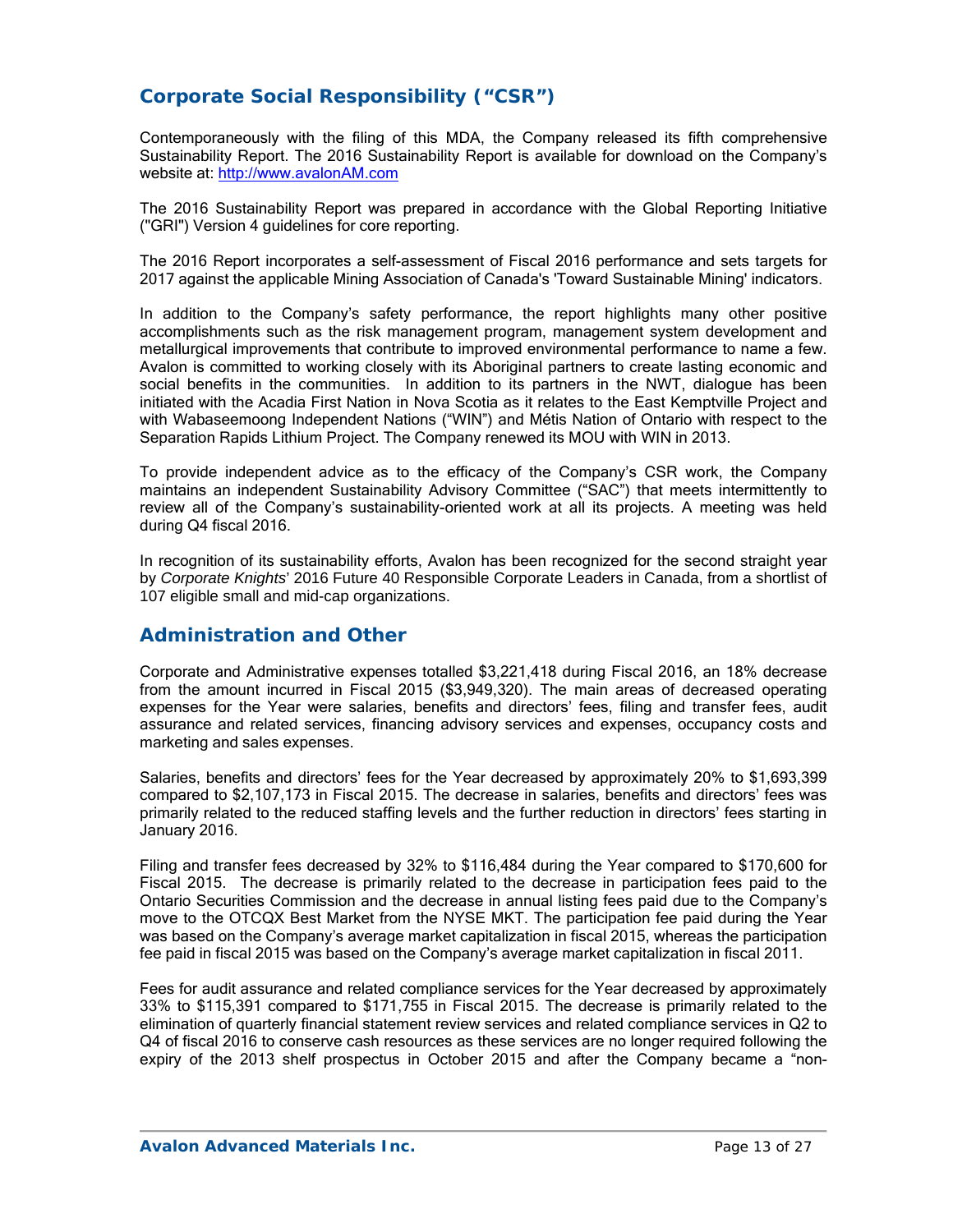accelerated filer" in the US under the Dodd-Frank Wall Street Reform and Consumer Protection Act of 2010.

No financial advisory fees and expenses were incurred during the Year compared to \$37,853 for Fiscal 2015. This decrease is related to a decreased amount of work with respect to financing initiatives related to the Project provided by third party consultants.

Occupancy costs decreased by 11% to \$303,096 during the Year compared \$340,322 in Fiscal 2015. The decrease is primarily related to the closing of the Company's office in Delta, BC in May of 2015.

Marketing and sales related expenses decreased by \$61,730 (44%) during the Year compared to Fiscal 2015, which primarily related to the reduction in travel and to the decrease in fees paid to consultants in assisting the Company in sales and market development and government relations work. This was achieved by performing a higher portion of the work in-house.

Expenses on public and investor relations for the Year increased by \$91,834 (20%) to \$556,977 compared to \$465,144 in Fiscal 2015. The increase was primarily related to the increased number of investor conferences and roadshows undertaken during the Year to increase investor awareness about the Company's shift in focus back to its lithium business and the Company's name change which was approved by shareholders in February 2016.

Share based compensation decreased to \$345,435 for the Year compared to \$788,880 for Fiscal 2015. This decrease is primarily related to the decrease in the estimated fair values and the number of options earned during the Year compared to Fiscal 2015.

Lower cash balances resulted in interest income decreasing to \$35,160 for the Year compared to \$66,014 for Fiscal 2015.

On August 31, 2016, the fair value of the Company's outstanding warrants denominated in US\$ was re-measured using the Black-Scholes pricing model, which resulted in a loss of \$122,561 for the Year (being the increase in the estimated value of these warrants between August 31, 2015 and August 31, 2016) and a gain of \$199,811 for the Quarter (being the decrease in the estimated value of these warrants between May 31, 2016 and August 31, 2016). The changes in the estimated value of these warrants at the various valuation dates are mainly caused by the fluctuation in the trading price of the Company's common shares as at August 31, 2016 compared to August 31, 2015 and May 31, 2016.

Corporate and Administrative expenses totalled \$681,616 during the Quarter, a 21% decrease from the amount incurred during the comparative quarter in fiscal 2015 (\$859,509). This decrease reflects the Company's continuing effort to reduce its overhead costs. The main areas of decreased operating expenses for the Quarter were salaries, benefits and directors' fees, filing and transfer fees, and marketing and sales expenses, which were partly offset by the increase in expenses on public and investor relations expenses.

Salaries, benefits and directors' fees decreased by \$209,353 (38%) to \$343,178 compared to \$552,530 for the same quarter in Fiscal 2015. This decrease is primarily related reduced staffing levels and to the decrease in the provision for accrued vacation pays.

Consistent with the Year and for similar reasons, filing and transfer fees for the Quarter decreased by \$12,143 (45%) compared to the same quarter in Fiscal 2015.

Consistent with the Year and for similar reasons, marketing and sales related expenses for the Quarter decreased by \$13,231 (53%) compared to the same quarter in Fiscal 2015.

Expenses on public and investor relations increased by \$79,576 (124%) compared to the same quarter in Fiscal 2015. The increase is primarily related to the increased amount of work provided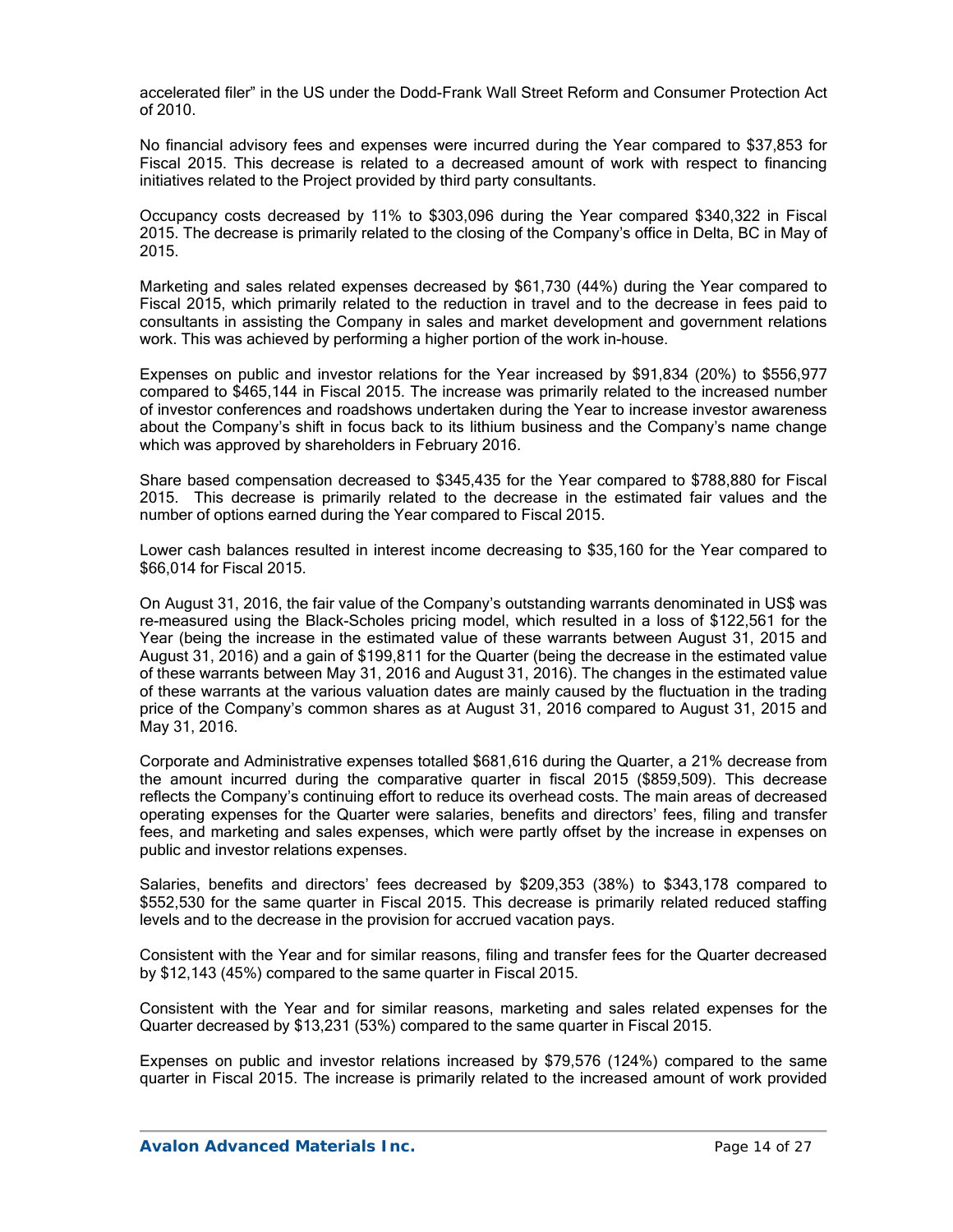by consultants with respect to investor relations activities and increased travel to build greater investor awareness about the Company's shift in focus back to its lithium business. Investor relations activities during and subsequent to the end of the Quarter included participation in the Mines & Money North America conference in Toronto, and the Toronto Capital Conference, both in late September, participation in the Benchmark Minerals Intelligence lithium battery conferences in New York and Toronto and the See-Thru Equity conference in New York in October and participation in investment conferences in Frankfurt and Munich in early November.

Share based compensation expense totalled \$72,830 for the Quarter compared to \$155,788 the same quarter in Fiscal 2015. This decrease is primarily related to the decrease in the estimated fair values and the number of options earned during the Quarter compared to the same quarter in Fiscal 2015

Interest income totalled \$5,882 for the Quarter compared to \$21,911 for the comparative quarter in Fiscal 2015.

## **Summary of Quarterly Results**

The following selected financial data is derived from the unaudited condensed consolidated interim financial statements of the Company.

| <b>Fiscal Year</b>                         | 2016    |               |                |                | 2015    |         |                |                |  |
|--------------------------------------------|---------|---------------|----------------|----------------|---------|---------|----------------|----------------|--|
| <b>For the Quarters Ended</b>              | Aug. 31 | <b>May 31</b> | <b>Feb. 29</b> | <b>Nov. 30</b> | Aug. 31 | May 31  | <b>Feb. 28</b> | <b>Nov. 30</b> |  |
|                                            |         |               |                |                |         |         |                |                |  |
| Revenue (Interest)                         | 5,882   | 7.700         | 7,683          | 13.895         | 21,911  | 13,536  | 15.152         | 15,415         |  |
| Net Loss before discontinued<br>operations | 704.446 | 1,234,913     | 954,982        | 645.304        | 226.209 | 748.724 | ,582,569       | 618,872        |  |
| Net Loss                                   | 704,446 | ,234,913      | 954,982        | 645.304        | 226.209 | 748.724 | 1.582.569      | 618,872        |  |
| Net Loss, per share, basic<br>land diluted | 0.00    | 0.01          | 0.01           | 0.00           | 0.00    | 0.01    | 0.01           | 0.00           |  |

The fluctuation on quarterly net loss is primarily due to share-based compensation expenses recognized as stock options granted to directors, officers, employees and consultants of the Company are earned, the impairment losses recognized on resource properties and changes in the fair value of warrants denominated in foreign currency. The costs of resource properties are written down at the time the properties are abandoned or considered to be impaired in value.

## **Liquidity and Capital Resources**

In management's view, given the nature of the Company's operations, which consist of the exploration and development of mining properties, the most relevant financial information relates primarily to current liquidity, solvency, and planned property expenditures. The Company's financial success will be dependent on the economic viability of its resource properties and the extent to which it can discover and develop new mineral deposits. Such development may take several years to complete and the amount of resulting income, if any, is difficult to determine. The sales value of any mineralization discovered by the Company is largely dependent on factors beyond the Company's control, including the market value of the metals and minerals to be produced.

As at August 31, 2016, the Company had adjusted working capital of \$1,160,471 (calculated by adding back the deferred flow-through share premium of \$96,617 and the liability for warrants denominated in foreign currency of \$411,418 to the net current assets of \$652,436) and cash and cash equivalents on hand of \$1,360,487. As the de-recognition of the balances of the deferred flowthrough share premium and the liability for warrants denominated in foreign currency accounts will not require the future out flow of resources by the Company, it is management's belief that the adjusted working capital figure provides useful information in assessing the Company's liquidity. Substantially all of the Company's cash and cash equivalents are held at a major Canadian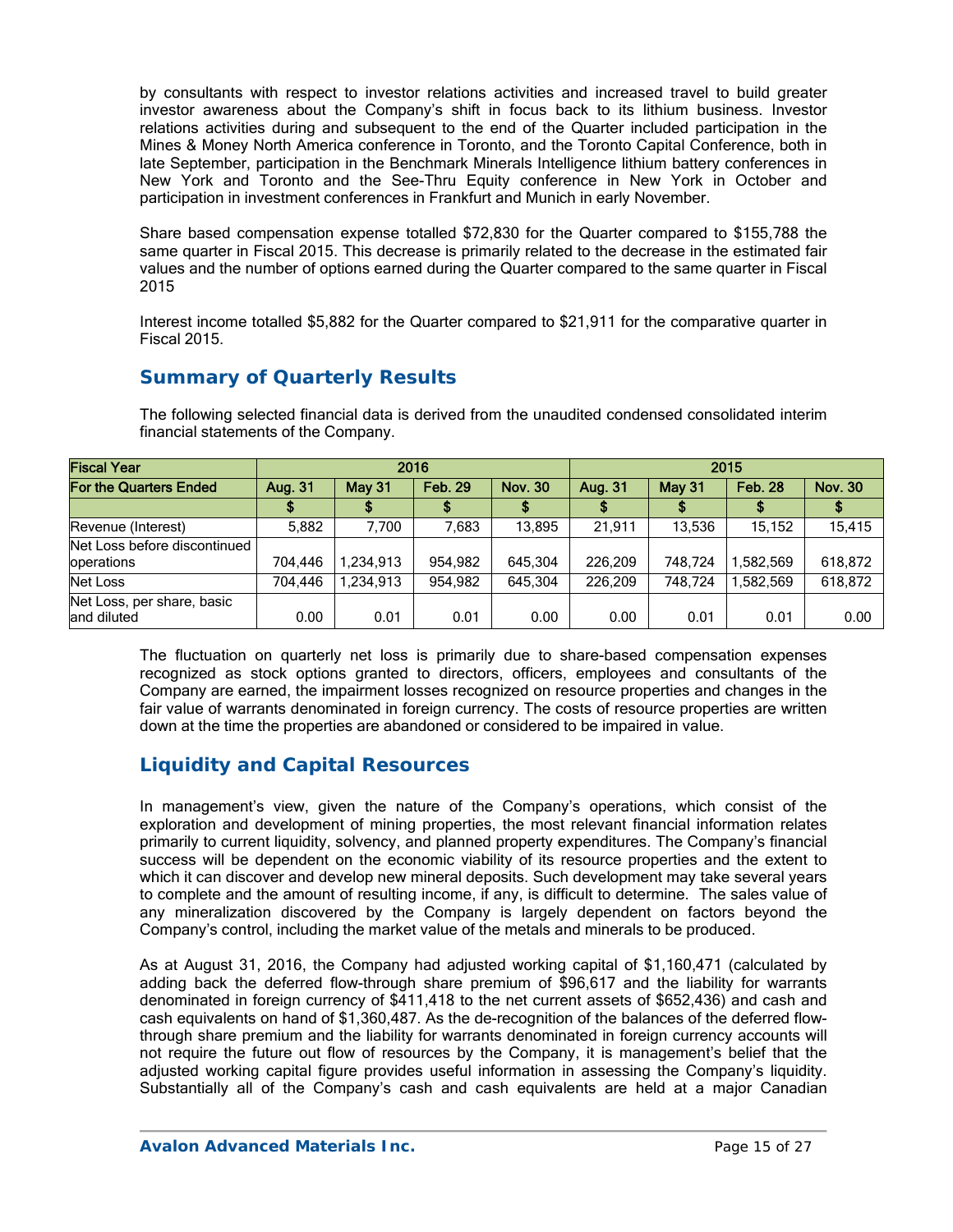chartered bank in cashable guaranteed investment certificates bearing an annual interest rate of 1.0%. As at August 31, 2015, the Company had adjusted working capital of \$5,263,216 and cash and cash equivalents on hand of \$5,247,738.

The Company's current operating expenditures, excluding expenditures on resource property work programs, are approximately \$350,000 per month. The Company's current anticipated resource property expenditures planned to be incurred during the year ending August 31, 2017 are budgeted at approximately \$2,900,000 (excluding capitalized salaries and benefits), with approximately \$1,500,000 of these expenditures being allocated to the Separation Rapids Lithium Project.

The Company believes its present cash resources are sufficient to meet all of its current contractual obligations, administrative and overhead expenditures, and planned exploration programs until the end of January, 2017. However, there can be no assurances that the Company will be able to raise additional funds required for all planned expenditures. As a result, certain expenditures may have to be delayed until sufficient funding has been raised. Given the continuation of weak investor sentiment and capital market conditions in the junior resource sector, there exists an uncertainty as to the Company's ability to raise additional funds on favourable terms or at all. This condition indicates the existence of a material uncertainty that raises substantial doubt about the Company's ability to continue as a going concern. The Company's expenditures on other discretionary exploration and development activities have some scope for flexibility in terms of amount and timing, which can be adjusted accordingly.

The Company continues to work on attracting more substantial project financing through the participation of one or more strategic partners, a long term construction debt financing facility, and/or through the equity markets. If the Company is not able to secure financing on satisfactory terms, expenditures on the development of its projects will need to be delayed.

All of the Company's resource properties, with the exception the Mount Douglas Tin–Tungsten property and its cobalt prospect in New Brunswick, are owned, leased or licenced with minimal holding costs. The most significant holding costs being annual lease rental fees on Nechalacho of \$20,998 and the annual expenditures related to the mining leases at Separation Rapids and Warren Township totalling \$3,327. The Company is required to incur certain exploration expenditures on the East Kemptville Project in order to keep the new Special Licence in good standing and to maintain its option on the Mount Douglas property (as described earlier under "Exploration and Development Activities") and its cobalt prospect in New Brunswick. To keep its option on the cobalt prospect in good standing, the Company is required to incur exploration expenditures of \$40,000 by May 31, 2017 (of which \$1,316 had been incurred as at August 31, 2016) and make cash payments totalling \$150,000 over five years (of which \$10,000 had been paid by August 31, 2016, with the next payment of \$25,000 being due by August 22, 2017). As at August 31, 2016, the Company is also required to incur additional Canadian Exploration Expenditures ("CEE") of \$495,195 by December 31, 2017. This amount is the remaining balance of the required expenditures resulting from the private placement completed in March, 2016.

Subsequent to the Year the Company completed a private placement in which it issued 4,545,454 flow-through common shares at a price of \$0.22 per share for gross proceeds of \$1,000,000. The Company is required to incur the \$1,000,000 in CEE relating to this private placement by December 31, 2017. In connection with the private placement, the Company paid finder's fees of \$60,000 and issued 272,727 non-transferrable finder's compensation warrants, with each finder's warrant. Each compensation warrant entitles the holder to purchase one common share of the Company at an exercise price of \$0.25 per share until November 7, 2018

During Fiscal 2016, the Company completed three financing transactions:

i) On December 24, 2015, the Company completed a private placement (the "December 2015 Private Placement") and issued 6,000,000 flow-through units ("Flow-Through Unit") at \$0.125 per unit (the "Unit Price") for gross proceeds of \$750,000. Each Flow-Through Unit consists of one flow-through common share and one-half of one non-transferrable common share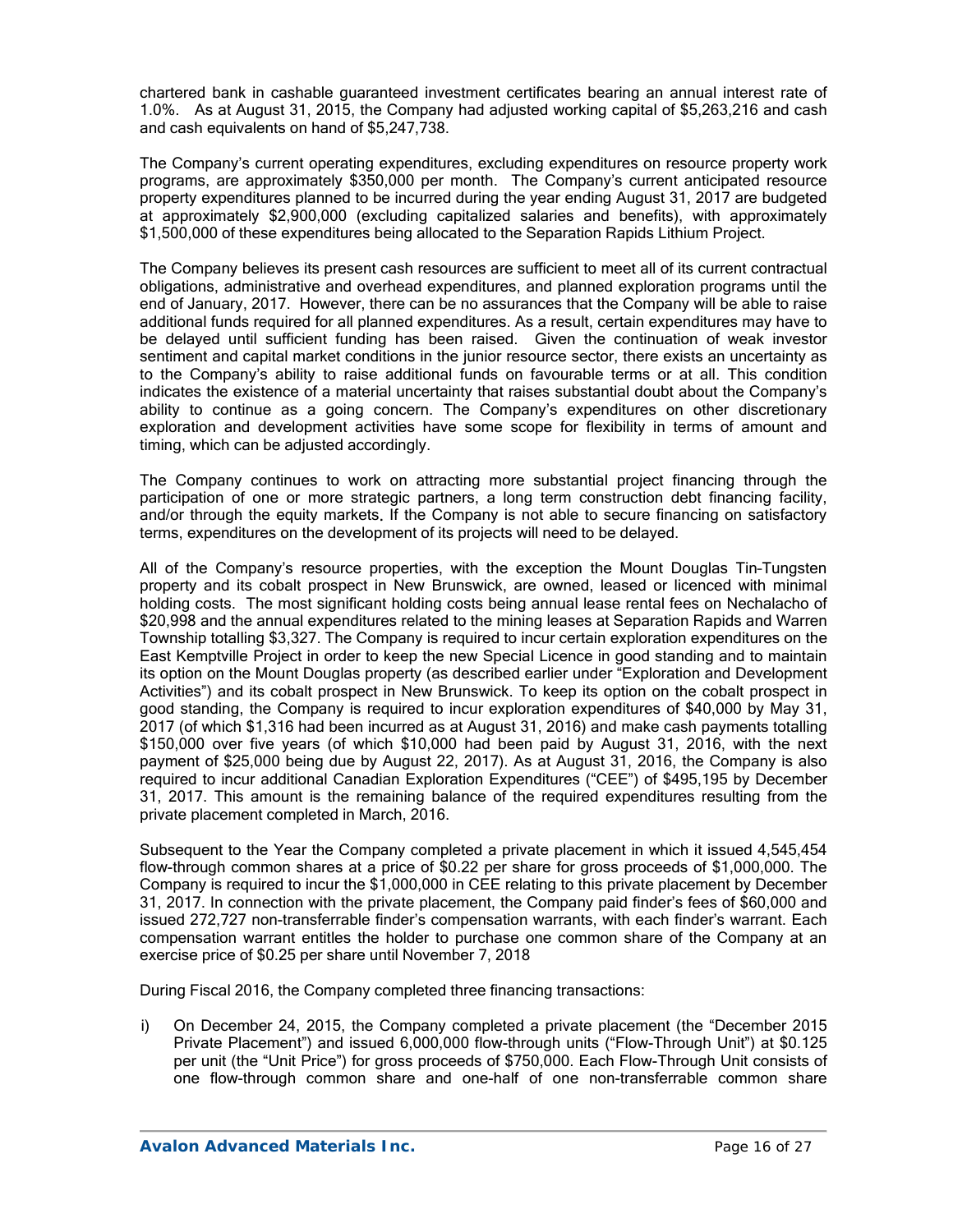purchase warrant. Each whole warrant entitles the holder to purchase one common share of the Company at a price of \$0.175 per share, until December 24, 2017. In connection with the December 2015 Private Placement, the Company paid cash commission of \$45,000, incurred other issuance costs of \$23,541 and issued 360,000 non-transferrable compensation warrants. Each compensation warrant entitles the holder to purchase one common share of the Company at an exercise price of \$0.125 per share until December 24, 2017.

ii) On March 11, 2016, the Company completed a private placement (the "Private Placement") and issued 13,700,000 units ("PP Unit") at a price of \$0.10 per PP Unit for gross proceeds of \$1,370,000, of which 1,000,000 PP Units were issued to Mr. Donald Bubar. Each PP Unit consists of one common share and one-half of one non-transferrable common share purchase warrant. Each whole warrant entitles the holder to purchase one common share of the Company at a price of \$0.15 per share, until March 11, 2018, or if at any time following September 11, 2016, the closing price of the common shares on the TSX is \$0.25 or higher for a period of twenty consecutive trading days, the Company may, by notice to the holder reduce the expiry date of the warrants to not less than 30 days from the date of such notice (the "Accelerated Expiry Date").

In connection with the private Placement, the Company paid finders' fees of \$30,000, incurred other issuance costs of \$17,864 and issued 300,000 non-transferrable finder's compensation warrants. Each finder's compensation warrant entitles the holder to purchase one common share of the Company at an exercise price of \$0.11 per share until the earlier of March 11, 2018 or the Accelerated Expiry Date

iii) On March 29, 2016, the Company completed a private placement (the "March 2016 Private Placement") and issued 3,000,000 flow-through units ("FT Unit") at a price of \$0.175 per FT Unit and 2,000,000 units ("Non-FT Unit") at a price of \$0.125 per Non-FT Unit for gross proceeds of \$775,000. Each FT Unit consists of one flow-through common share and one-half of one non-transferrable common share purchase warrant ("FT Warrant"). Each whole FT Warrant entitles the holder to purchase one common share of the Company at a price of \$0.20 per share until March 29, 2018, or if at any time following September 29, 2016, the closing price of the common shares on the TSX is \$0.25 or higher for a period of twenty consecutive trading days, the Company may, by notice to the holder reduce the expiry date of the warrants to not less than 30 days from the date of such notice ("Expiry Date"). Each Non-FT Unit consists of one common share and one-half of one non-transferrable common share purchase warrant (Non-FT Warrant"). Each whole Non-FT Warrant entitles the holder to purchase one common share of the Company at a price of \$0.175 per share until the Expiry Date.

In connection with the issuance of the FT Units, the Company paid finders' fees of \$31,500 and issued 180,000 non-transferrable finder's compensation warrants. Each finder's compensation warrant entitles the holder to purchase one common share of the Company at an exercise price of \$0.175 per share until March 29, 2018. The estimated fair value of the compensation warrants totaled \$8,203. The fair values of these compensation warrants were estimated using the Black-Scholes pricing model, with the following assumptions: expected dividend yield of nil; risk free interest rate of 0.51%; expected life of 2.0 years; and expected volatility of 72%.

The Company also incurred other issuance costs of \$14,263 relating to the March 2016 Private Placement.

On May 27, 2015, the Company raised \$4.0 million pursuant to a prospectus offering. The planned use of proceeds from this offering was to incur \$2.5 million in resource property expenditures and \$1.5 million on working capital and general corporate purposes. The Company completed its use of these proceeds during the quarter ended February 29, 2016. The actual use of proceeds was consistent with the planned use of proceeds as disclosed in the prospectus.

A joint venture with an industry partner or end-user may represent an attractive alternative for financing the further stages in the development of the Project as well as the projects at Separation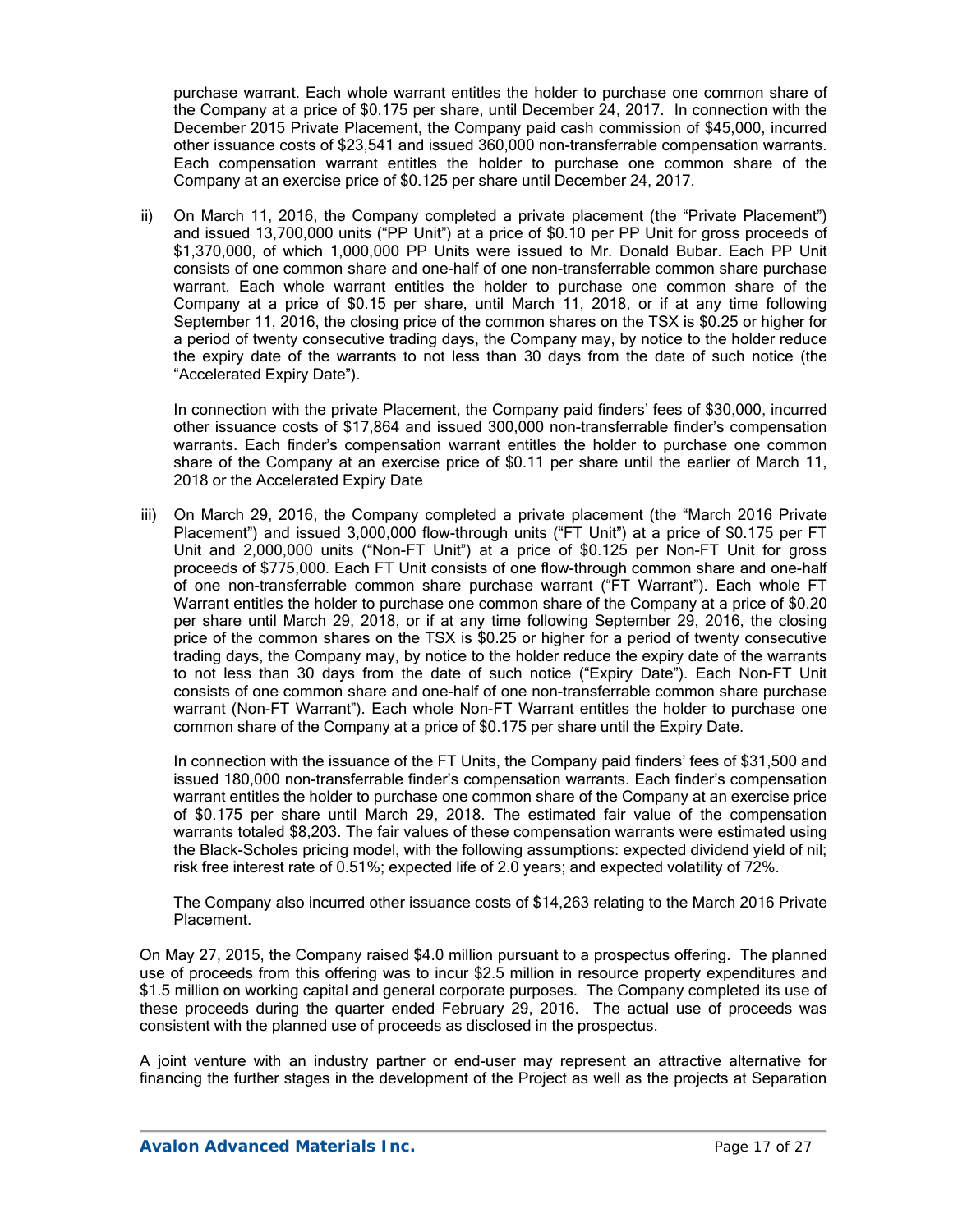Rapids, East Kemptville, or Warren Township, once the capital requirements become relatively large.

The Company has an operating lease for its premises. As at the date of this MDA, the minimum lease commitments under these leases are as follows:

| Fiscal year ended August 31, 2017 | 236.778                  |
|-----------------------------------|--------------------------|
| 2018                              | 316,944                  |
| 2019                              | 316,944                  |
| 2020                              | 105,648                  |
| 2021<br>and thereafter            | $\overline{\phantom{0}}$ |

### **Off Balance Sheet Arrangements**

As at August 31, 2016, the Company had no material off balance sheet arrangements such as guaranteed contracts, contingent interests in assets transferred to an entity, derivative instrument obligations or any instruments that could trigger financing, market or credit risk to the Company.

## **Transactions with Related Parties**

Balances and transactions between the Company and its subsidiaries have been eliminated on consolidation and are not disclosed here. Details of the transactions between the Company and other related parties are disclosed below:

a) Trading transactions

There had been no material trading transactions with related parties during each of the years ended August 31, 2016 and 2015, other than the participation by certain related parties in certain equity offerings as listed below:

- (i) in December 2014, pursuant to the December 2014 Private Placement, 185,000 flow-through shares at \$0.27 per share were issued to Mr. Donald Bubar (a director and the President and CEO of the Company);
- (ii) in May 2015, pursuant to the Prospectus Offering, 50,000 Units at \$0.34 per unit were issued to the spouse of Mr. Bubar; and
- (iii) on March 11, 2016, pursuant to the Private Placement, 1,000,000 PP Units at \$0.10 per unit were issued to Mr. Bubar.
- b) Compensation of key management

The remuneration of directors and other members of the Company's senior management team during the three and twelve months ended August 31, 2016 and 2015 were as follows:

|                                         | <b>Three Months Ended</b> |         |                    |         | <b>Twelve months Ended</b> |             |                    |           |  |
|-----------------------------------------|---------------------------|---------|--------------------|---------|----------------------------|-------------|--------------------|-----------|--|
|                                         | August 31,<br>2016        |         | August 31,<br>2015 |         | August 31,<br>2016         |             | August 31,<br>2015 |           |  |
| Salaries, benefits and directors' fees  | S                         | 397,618 | S                  | 499.380 | S.                         | 1,803,314   | \$                 | 1,957,710 |  |
| Share based compensation <sup>(1)</sup> |                           | 61,352  |                    | 122,836 |                            | 337,541     |                    | 691,224   |  |
|                                         |                           | 458.970 |                    | 622,216 |                            | \$2,140,855 |                    | 2,648,934 |  |

(1) Fair value of stock options earned and recognized as share based compensation during the respective reporting period.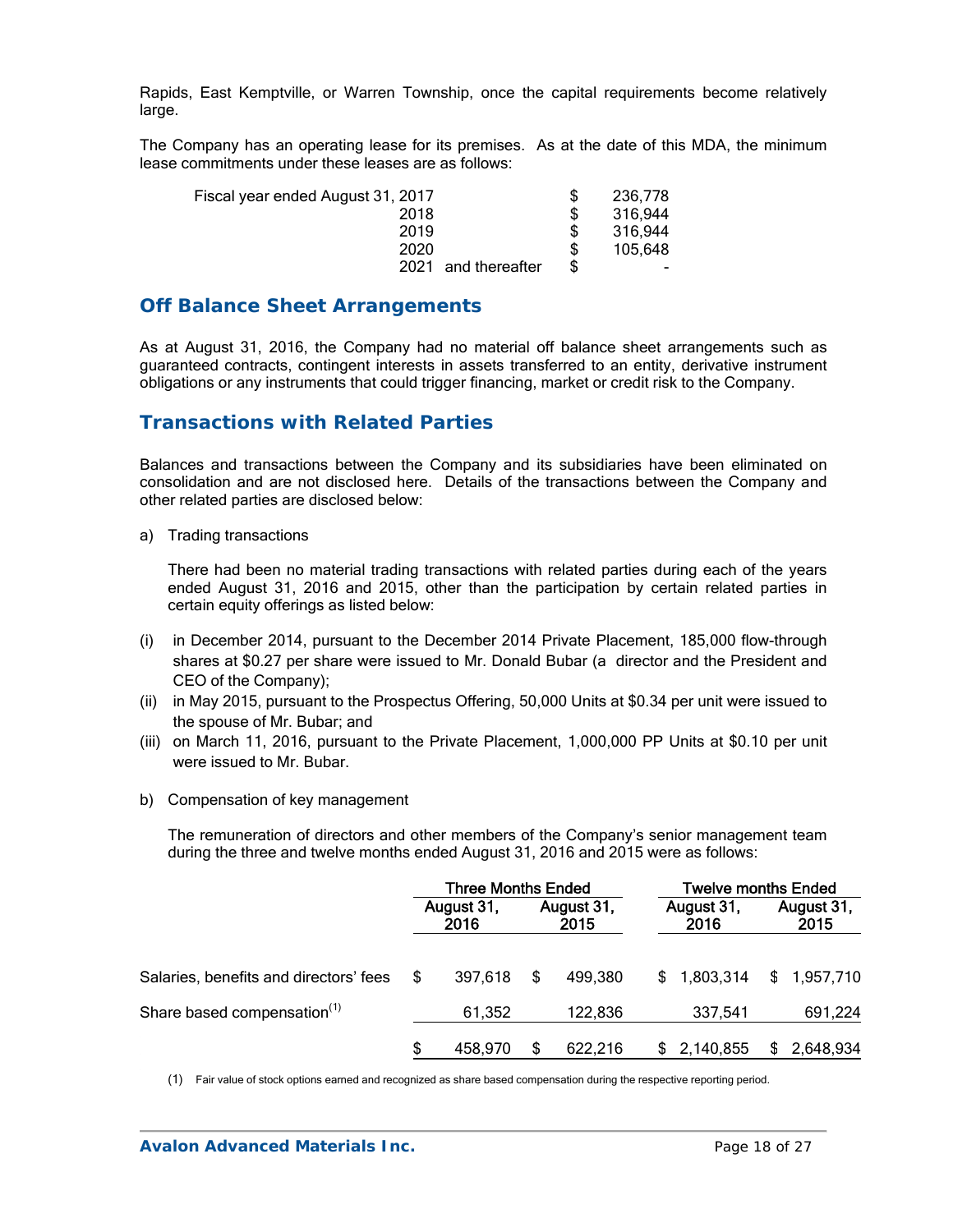# **Subsequent Events**

Subsequent to the end of the Year, the Company:

- a) completed a private placement and issued 4,545,454 flow-through common shares at a price of \$0.22 per share for gross proceeds of \$1,000,000. In connection with the private placement, the Company paid finder's fees of \$60,000 and issued 272,727 nontransferrable finder's compensation warrants, with each finder's warrant. Each compensation warrants entitles the holder to purchase one common share of the Company at an exercise price of \$0.25 per share until November 7, 2018;
- b) issued 1,025,000 common shares at a price of \$0.15 per share pursuant to the exercise of 1,025,000 warrants;
- c) granted an aggregate of 1,490,000 stock options with a weighted average exercise price of \$0.17 per share to certain employees of the Company. The weighted average contract life of these options was 2.2 years; and
- d) had 650,000 stock options with a weighted average exercise price of \$3.36 per share expired;
- e) had 50,000 stock options with a weighted average exercise price of \$0.21 per share forfeited;
- f) had 2,215,985 common share purchase warrants with an exercise price of \$0.425 per share expired; and
- g) had 650,533 brokers' compensation warrants with an exercise price of \$0.34 per share expired.

### **Financial Instruments**

The Company's financial instruments consist of cash and cash equivalents, receivables, accounts payable and accrued liabilities and warrants denominated in foreign currency.

Management does not believe these financial instruments expose the Company to any significant interest, currency or credit risks arising from these financial instruments. The fair market values of cash and cash equivalents, receivables, and accounts payable and accrued liabilities approximate their carrying values.

The Company has 6,466,513 warrants outstanding as at August 31, 2016, with an original exercise price of US\$0.56 per share ("US\$ Warrants"). These warrants are subject to certain anti-dilution provisions, which may reduce the exercise price, with a floor of US\$0.5095 per share. The adjusted exercise price as calculated by the anti-dilution provisions as at August 31, 2016 and as at the date of this MDA is US\$0.5223. These warrants are exercisable until June 13, 2021. These warrants were recorded at fair value at the time of issuance, and are re-measured at fair value using the Black-Scholes pricing model at each financial statement reporting date, with the resulting change in fair value being recorded in the statement of comprehensive loss.

Interest income from cash and cash equivalents are recorded in the statement of comprehensive loss.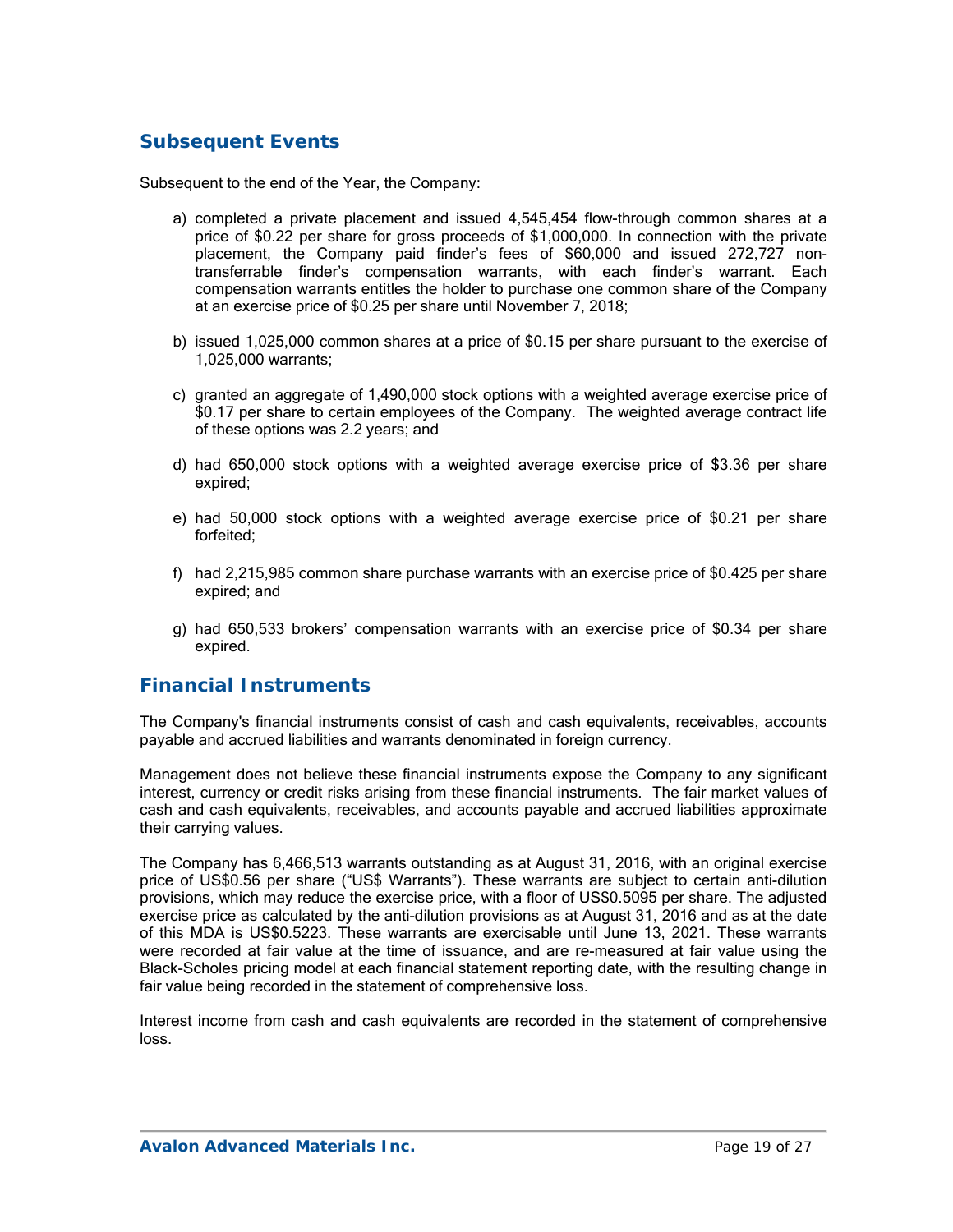## **Outstanding Share Data**

#### *a) Common and Preferred Shares*

The Company is presently authorized to issue an unlimited number of common shares without par value. The Company is also authorized to issue up to 25,000,000 preferred shares without par value, of which none have been issued.

As at August 31, 2016, the Company had 179,524,206 common shares issued and outstanding. Subsequent to the end of the Year, 1,025,000 common shares were issued pursuant to warrant exercises and 4,545,454 common shares were issued pursuant to a private placement (as described earlier under "Subsequent Events"). As at the date of this MDA, the Company has 185,094,660 common shares outstanding.

#### *b) Options*

As at August 31, 2016, the Company had an aggregate of 10,640,000 incentive stock options outstanding with a weighted average exercise price of \$0.96 (of which 7,551,250 were vested and 3,088,750 were unvested). Subsequent to the end of the Year, 1,490,000 options were granted, 650,000 stock options expired and 50,000 stock options were forfeited (as described earlier under "Subsequent Events"). As at the date of this MDA, the Company has 11,430,000 incentive stock options with a weighted average exercise price of \$0.73 outstanding.

#### *c) Warrants*

As at August 31, 2016 the Company has the following common share purchase warrants outstanding:

- i. 6,466,513 US\$ Warrants, with an original exercise price of US\$0.56 per share and are exercisable until June 13, 2021. These warrants are also subject to certain anti-dilution provisions, which may reduce the exercise price, with a floor of US\$0.5095 per share. The adjusted exercise price as calculated by the anti-dilution provisions as at August 31, 2016 and as at the date of this MDA is US\$0.5223;
- ii. 2,215,985 warrants with an exercise price of \$0.425 per share and exercisable until November 27, 2016;
- iii. 1,222,500 warrants with an exercise price of \$0.60 per share and exercisable until July 2, 2017;
- iv. 3,000,000 warrants with an exercise price of \$0.175 per share and exercisable until December 24, 2017;
- v. 50,000 warrants, issued pursuant to the Accommodation Agreement, with an average exercise price of \$0.63 per share and will expire as follows: 10,000 warrants on August 9, 2017, 10,000 warrants on July 31, 2018, 10,000 warrants on July 31, 2019, 10,000 on July 31, 2020 and 10,000 warrants on August 2, 2021;
- vi. 6,725,000 warrants with an exercise price of \$0.15 per share and exercisable until March 11, 2018, or if at any time following September 11, 2016, the closing price of the common shares on the TSX is \$0.25 or higher for a period of twenty consecutive trading days, the Company may, by notice to the holder reduce the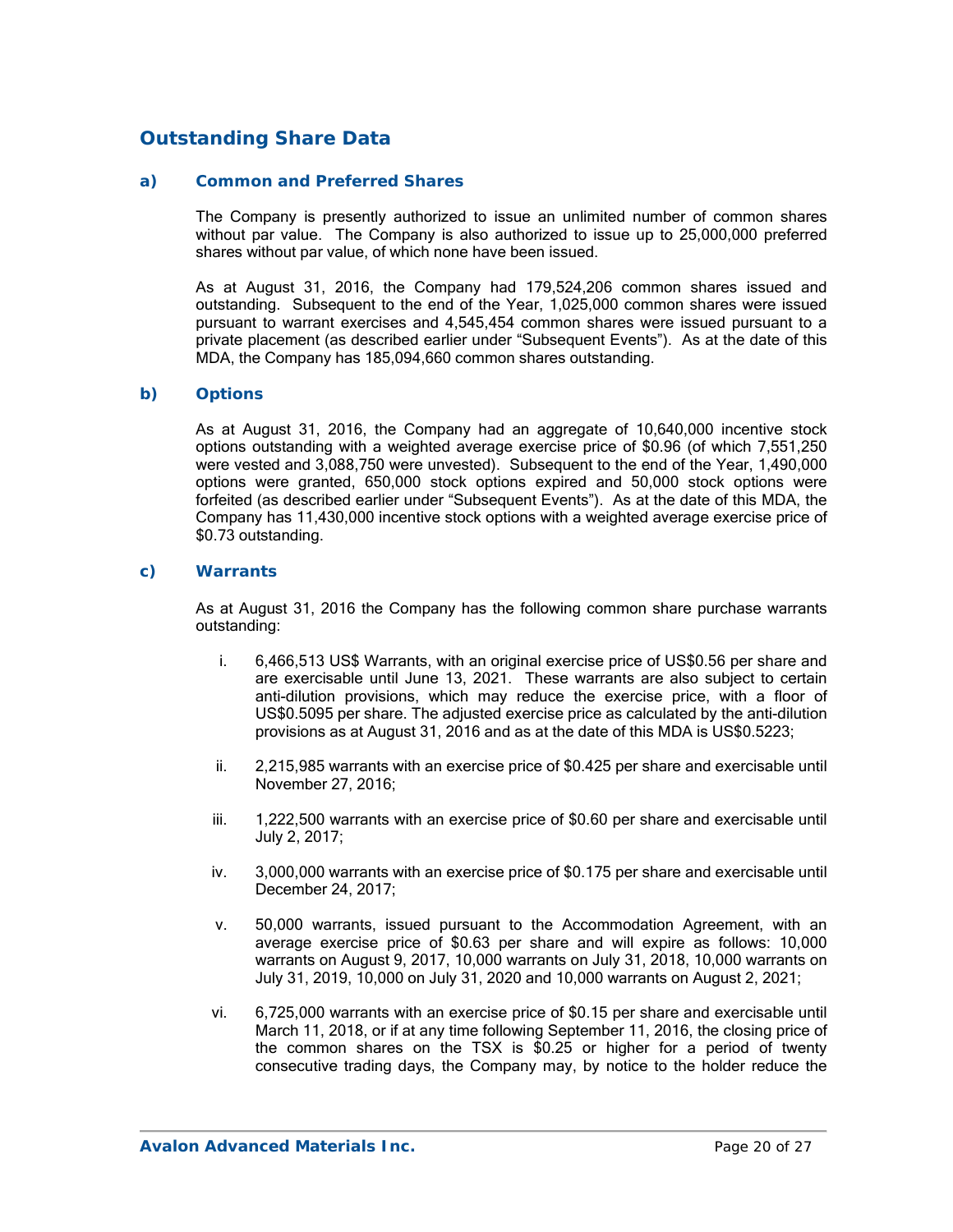expiry date of the warrants to not less than 30 days from the date of such notice ("Accelerated Expiry Date");

- vii. 1,500,000 warrants with an exercise price of \$0.20 per share and exercisable until March 29, 2018, or if at any time following September 29, 2016, the closing price of the common shares on the TSX is \$0.25 or higher for a period of twenty consecutive trading days, the Company may, by notice to the holder reduce the expiry date of the warrants to not less than 30 days from the date of such notice; and
- viii. 1,000,000 warrants with an exercise price of \$0.175 per share and exercisable until March 29, 2018, or if at any time following September 29, 2016, the closing price of the common shares on the TSX is \$0.25 or higher for a period of twenty consecutive trading days, the Company may, by notice to the holder reduce the expiry date of the warrants to not less than 30 days from the date of such notice.

Subsequent to the Year, 1,025,000 warrants with an exercise price of \$0.15 were exercised and 2,215,985 warrants with an exercise price of \$0.425 per share expired.

The Company is also committed to issue 20,000 warrants to the NWTMN in two equal installments of 10,000 warrants upon the Nechalacho Project meeting certain milestones. These warrants will have a contractual term of five years and will have an exercise price based on the then current market price of the Company's common shares at the date of issue of the warrants.

#### *d) Brokers' Compensation Warrants*

As at August 31, 2016, the Company had the following compensation warrants outstanding:

- i. 554,273 compensation warrants with an exercise price of US\$0.56 per common share, which are exercisable until June 13, 2017;
- ii. 527,806 compensation warrants with an exercise price of \$0.27 per common share, which are exercisable until December 19, 2016;
- iii. 650,533 compensation warrants with an exercise price of \$0.34 per common share, which are exercisable until November 27, 2016;
- iv. 300,000 compensation warrants with an exercise price of \$0.11 per common share, which are exercisable until the earlier of March 11, 2018 or the Accelerated Expiry Date; and
- v. 180,000 compensation warrants with an exercise price of \$0.175 per common share, which are exercisable until March 29, 2018.

Subsequent to the end of the Year, the Company issued 272,727 compensation warrants with an exercise price of \$0.25 per common share which are exercisable until November 7, 2018, and 650,533 brokers' compensation warrants with an exercise price of \$0.34 per share expired, as described earlier under "Subsequent Events".

### **Disclosure Controls and Procedures**

Disclosure controls and procedures are designed to provide reasonable assurance that material information is gathered and reported to senior management, including the Chief Executive Officer ("CEO") and Chief Financial Officer ("CFO"), as appropriate, to permit timely decisions regarding public disclosure.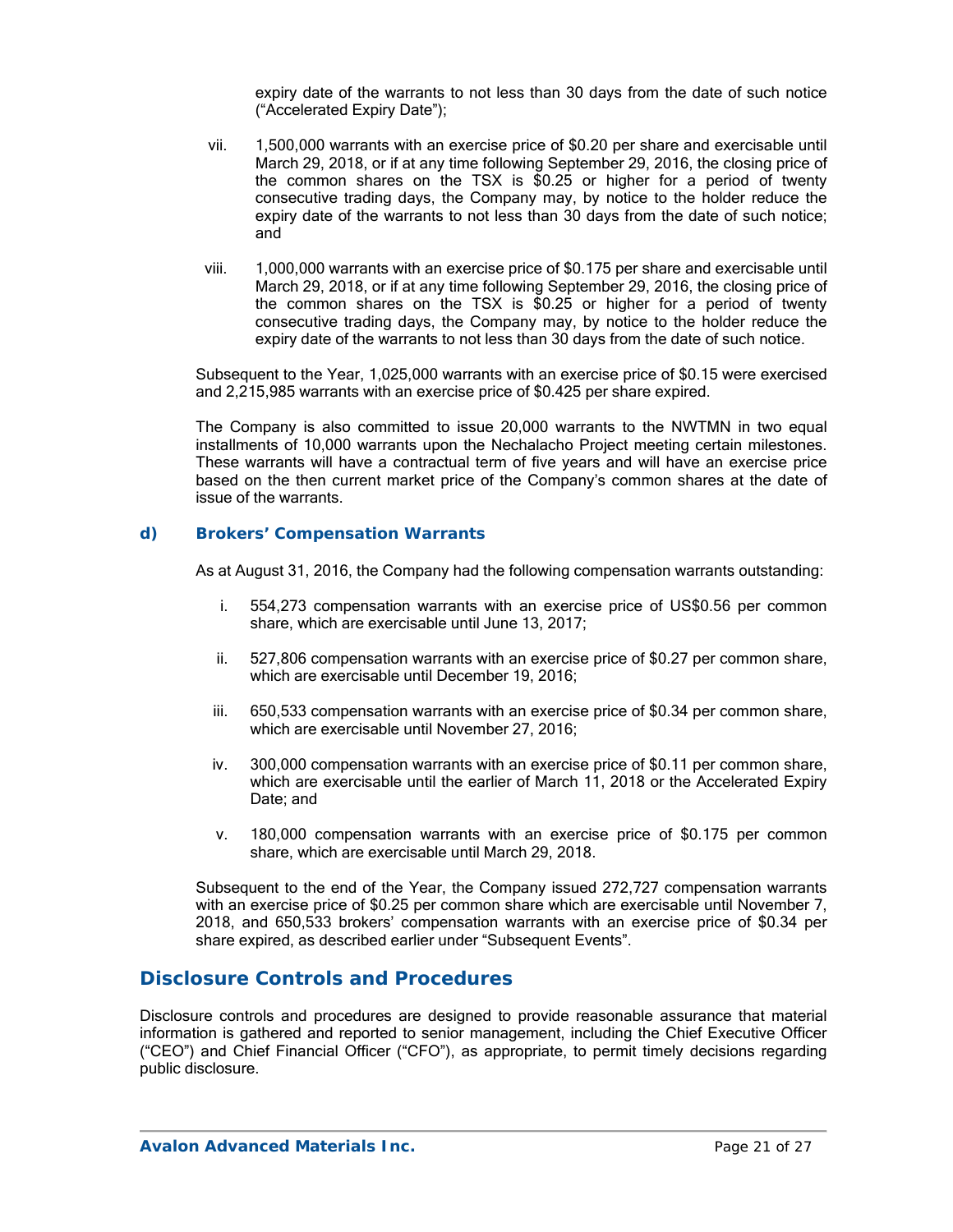Management, including the CEO and CFO, has evaluated the effectiveness of the design and operation of the Company's disclosure controls and procedures as of August 31, 2016. Based on this evaluation, the CEO and CFO have concluded that the Company's disclosure controls and procedures are designed effectively to ensure that the information required to be disclosed in annual filings, interim filings, or other reports filed or submitted under Canadian securities legislation, or reports filed or submitted under the U.S. Securities Exchange Act of 1934 is recorded, processed, summarized and reported within the time period specified in those rules.

During the process of review and evaluation, it was determined that the Company's disclosure controls and procedures are operating effectively as at August 31, 2016.

## **Design of Internal Control over Financial Reporting**

The CEO and CFO are also responsible for the design of the Company's internal controls over financial reporting ("ICFR") to provide reasonable assurance regarding the reliability of financial reporting and the preparation of financial statements for external purposes in accordance with IFRS. Because of its inherent limitation, internal control over financial reporting may not prevent or detect misstatements.

Under the supervision, and with the participation, of the CEO and CFO, management conducted an evaluation of the effectiveness of the Company's ICFR based on the framework Internal Control – Integrated Framework (COSO 2013 framework) issued by the Committee of Sponsoring Organizations of the Treadway Commission. Based on that evaluation, the CEO and CFO have concluded that the design and operation of the Company's ICFR were effective as at August 31, 2016. No material weaknesses were identified by management during this evaluation.

There have been no changes to the Company's design of internal controls over financial reporting that occurred during the Quarter that materially affected, or are reasonably likely to affect, the Company's ICFR.

## **Critical Accounting Judgments and Estimation Uncertainties**

The preparation of the consolidated financial statements in conformity with IFRS requires that the Company's management make critical judgments, estimates and assumptions about future events that affect the amounts reported in the consolidated financial statements and the related notes thereto. Actual results may differ from those estimates. Estimates and assumptions are reviewed on an on-going basis based on historical experience and other factors that are considered to be relevant under the circumstances. Revisions to estimates are accounted for prospectively.

The Company has identified the following significant areas where critical accounting judgments, estimates and assumptions are made and where actual results may differ from these estimates under different assumptions and conditions and may materially affect financial results or the financial position reported in future periods.

Further details of the nature of these assumptions and conditions may be found in the relevant notes to the consolidated financial statements.

### *Key Sources of Estimation Uncertainty*

Information about assumptions and estimation uncertainties that have a significant risk of resulting in a material adjustment are included in the following notes:

Recoverability of Exploration and Evaluation Assets, Development Assets and Property, Plant and **Equipment**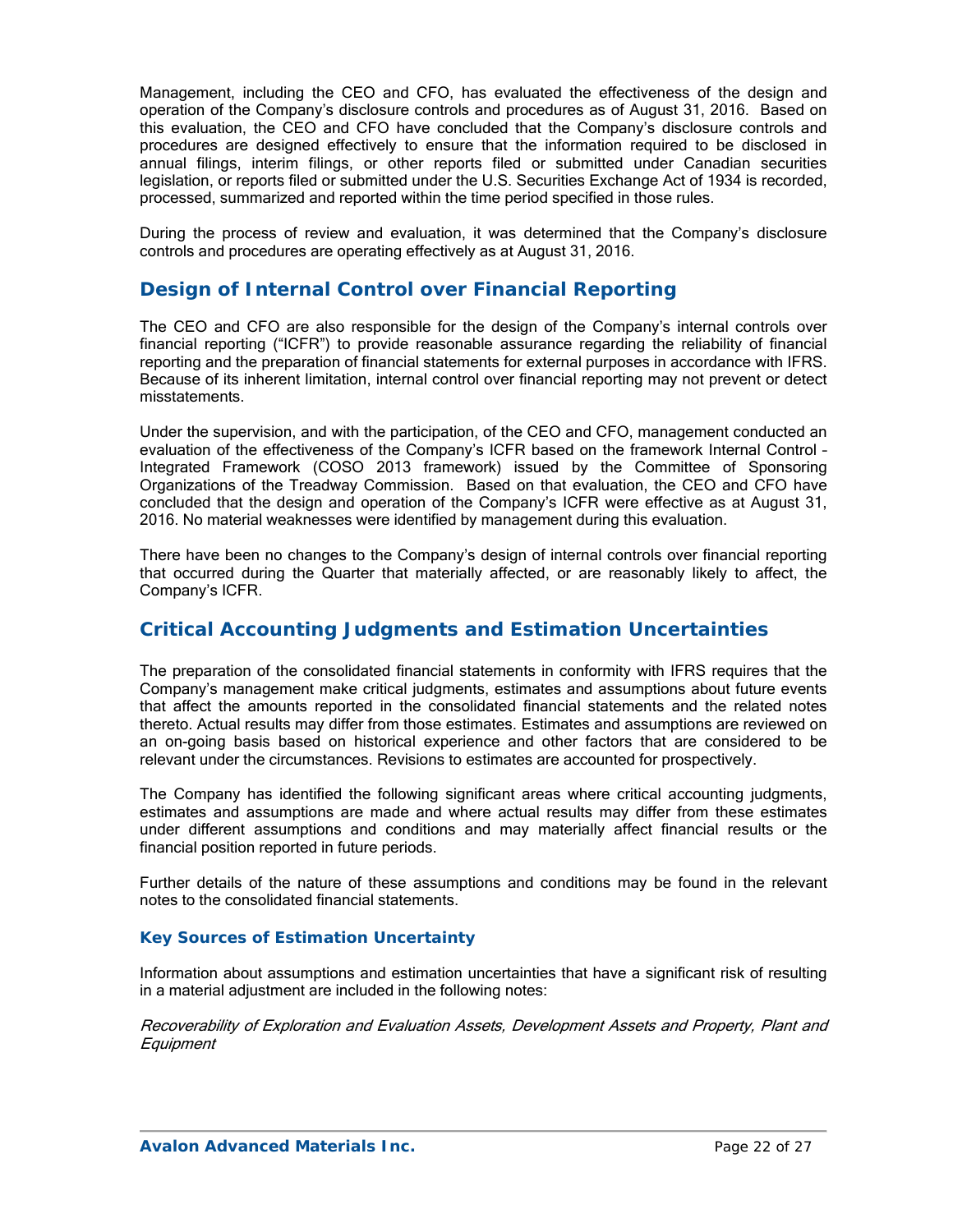The Company assesses all exploration and evaluation assets, development assets and PPE at each reporting date to determine whether any indication of impairment exists. Where an indicator of impairment exists, a formal estimate of the recoverable amount is made, which is the higher of the fair value less costs of disposal and value in use. These assessments require the use of estimates and assumptions such as long-term commodity prices, discount rates, foreign exchange rates, future capital requirements, exploration potential and operating performance.

#### Determination of Reserve and Resource Estimates

Mineral reserves and resources are estimates of the amount of ore that can be economically and legally extracted from the Company's exploration and development properties. The estimation of recoverable reserves is based upon factors such as estimates of commodity prices, production costs, production techniques, future capital requirements and foreign exchange rates, along with geological assumptions and judgments made in estimating the size and grade of the ore body. Changes in the reserve or resource estimates may impact the carrying value of exploration and evaluation assets, development assets, PPE, site closure and reclamation provision and amortization expense.

#### Fair Value of Share Based Payments and Warrants

The Company follows IFRS 2, Share-based Payment, in determining the fair value of share based payments. This calculated amount is not based on historical cost, but is derived based on assumptions (such as the expected volatility of the price of the underlying security, expected hold period before exercise, dividend yield and the risk-free rate of return) input into a pricing model. The model requires that management make forecasts as to future events, including estimates of: the average future hold period of issued stock options and compensation warrants before exercise, expiry or cancellation; future volatility of the Company's share price in the expected hold period; dividend yield; and the appropriate risk-free rate of interest. The resulting value calculated is not necessarily the value that the holder of the option or warrant could receive in an arm's length transaction, given that there is no market for the options or compensation warrants and they are not transferable. Similar calculations are made in estimating the fair value of the warrant component of an equity unit. The assumptions used in these calculations are inherently uncertain. Changes in these assumptions could materially affect the related fair value estimates.

#### Site Closure and Reclamation Provision

The Company's accounting policy for the recognition of a site closure and reclamation obligation requires significant estimates and assumptions such as: requirements of the relevant legal and regulatory framework, the magnitude of possible disturbance and the timing thereof, extent and costs of required closure and rehabilitation activity, and discount rate. These uncertainties may result in future actual expenditures differing from the amounts currently provided.

Site closure and reclamation provision recognized is periodically reviewed and updated based on the facts and circumstances available at the time.

### Property, Plant and Equipment - Estimated Useful Lives

Management estimates the useful lives of PPE based on the period during which the assets are expected to be available for use. The amounts and timing of recorded expenses for depreciation of PPE for any period are affected by these estimated useful lives. The estimates are reviewed at least annually and are updated if expectations change as a result of physical wear and tear, technical or commercial obsolescence and legal or other limits to use. It is possible that changes in these factors may cause significant changes in the estimated useful lives of the Company's PPE.

### *Critical Judgments*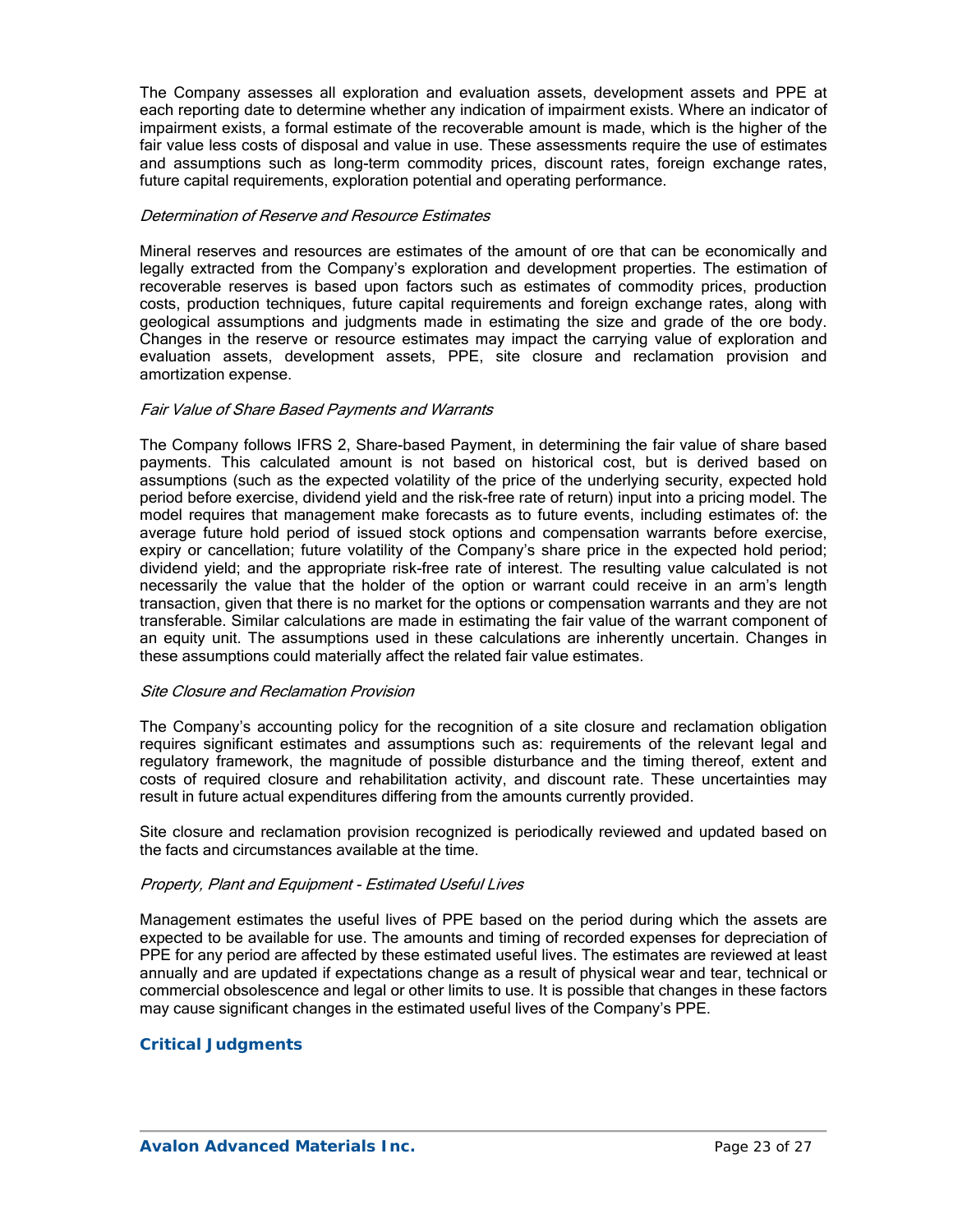Information about critical judgments in applying accounting policies that have most significant effect on the consolidated financial statements are as follows:

### Capitalization of Exploration and Evaluation Costs

Exploration and evaluation costs incurred during the year are recorded at cost. Capitalized costs include costs directly attributable to exploration and evaluation activities, including salaries and benefits of employees who are directly engaged in the exploration and evaluation activities. Administrative and other overhead costs are expensed. Management has determined that exploration and evaluation costs incurred during the year have future economic benefits and are economically recoverable. In making this judgment, management has assessed various sources of information including but not limited to the geologic and metallurgic information, history of conversion of mineral deposits to proven and probable mineral reserves, scoping and feasibility studies, proximity of operating facilities, operating management expertise and existing permits.

## **Changes in Accounting Policies Including Initial Adoption**

The Company did not adopt any new accounting standards during the Year.

## **Recent Accounting Pronouncements**

The following pronouncements are issued but not yet effective:

### *IFRS 9, Financial Instruments*

IFRS 9, Financial instruments ("IFRS 9") was issued by the IASB in July 2014 and will replace IAS 39, Financial Instruments: recognition and measurement ("IAS 39"). IFRS 9 utilizes a single approach to determine whether a financial asset is measured at amortized cost or fair value and a new mixed measurement model for debt instruments having only two categories: amortized cost and fair value. The approach in IFRS 9 is based on how an entity manages its financial instruments in the context of its business model and the contractual cash flow characteristics of the financial assets. Final amendments released in July 2014 also introduce a new expected loss impairment model and limited changes to the classification and measurement requirements for financial assets. IFRS 9 is effective for annual periods beginning on or after January 1, 2018. The Company is currently evaluating the impact of this standard and amendments on its consolidated financial statements.

### *IFRS 15, Revenue from Contracts and Customers*

IFRS 15, Revenue from Contracts and Customers ("IFRS 15") was issued by the IASB in May 2014, and will replace IAS 18, Revenue, IAS 11, Construction Contracts, and related interpretations on revenue. IFRS 15 sets out the requirements for recognizing revenue that apply to all contracts with customers, except for contracts that are within the scope of the standards on leases, insurance contracts and financial instruments. IFRS 15 uses a control based approach to recognize revenue which is a change from the risk and reward approach under the current standard. Companies can elect to use either a full or modified retrospective approach when adopting this standard and it is effective for annual periods beginning on or after January 1, 2018. The Company is currently evaluating the impact of IFRS 15 on its consolidated financial statements.

#### *IFRS 16, Leases*

IFRS 16, Leases ("IFRS 16") was issued by the IASB in January 2016, and will replace IAS 17 Leases. IFRS 16 specifies the methodology to recognize, measure, present and disclose leases. The standard provides a single lessee accounting model, requiring lessees to recognize assets and liabilities for all leases except for short-term leases and leases with low value assets. IFRS 16 substantially carries forward the lessor accounting requirements in IAS 17. IFRS 16 is effective for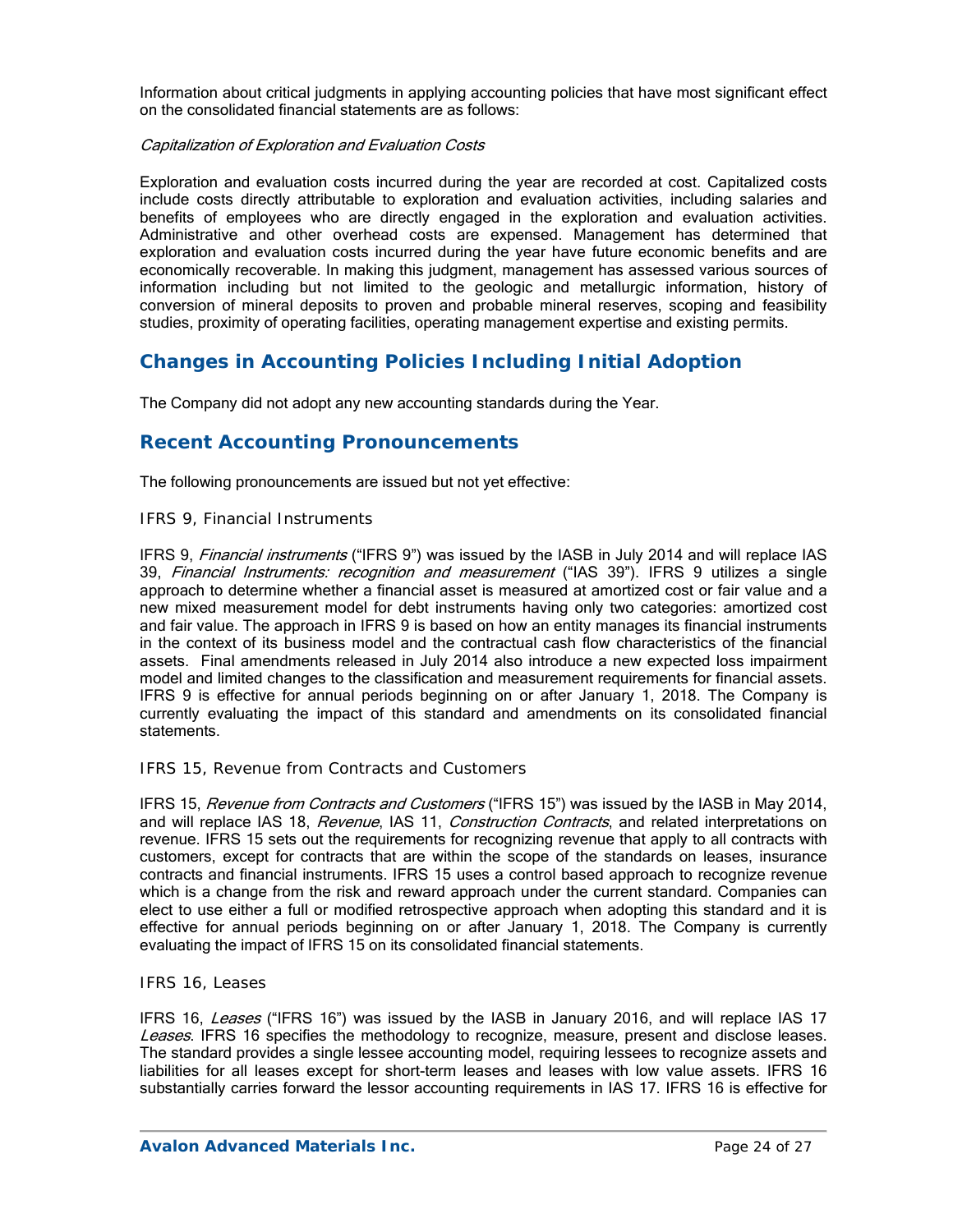annual periods beginning on or after January 1, 2019, with early adoption permitted if IFRS 15 has also been adopted. A lessee will apply IFRS 16 to its leases either retrospectively to each prior reporting period presented; or retrospectively with the cumulative effect of initially applying IFRS 16 being recognized at the date of initial application. The Company is currently evaluating the impact of IFRS 16 on its consolidated financial statements.

### **Forward-Looking Statements, Risk Factors and Qualified Persons**

Certain of the statements that are not historical facts contained in this MDA are forward-looking statements that involve risks and uncertainties that could cause actual events or results to differ materially from estimated or anticipated events or results reflected in the forward-looking statements. Such forward-looking statements reflect the Company's current views with respect to future events and include, among other things, statements regarding targets, estimates and/or assumptions in respect of reserves and/or resources, and are based on estimates and/or assumptions related to future economic, market and other conditions that, while considered reasonable by management, are inherently subject to risks and uncertainties, including significant business, economic, competitive, political and social uncertainties and contingencies. These estimates and/or assumptions include, but are not limited to:

- grade of ore;
- mineral product and commodity prices;
- metallurgical recoveries;
- operating costs;
- achievement of current timetables for development;
- strength of the global economy;
- availability of additional capital; and
- availability of supplies, equipment and labour.

Factors that could cause the Company's actual results, performance, achievements, developments or events to differ materially from those expressed or implied by forward-looking statements include, among others, the factors described or referred to under "Description of the Business - Risk Factors" in the Company's Annual Information Form for the year ended August 31, 2016, and:

- risks related to the Company's history of losses, lack of operating history, ability to generate material revenues and continue as a going concern;
- risks related to establishing new mining operations in the event that the Company elects to proceed with the development of one of its mineral projects;
- risks related to the Company's need for additional financing;
- risks related to any joint venture or strategic alliances that may be entered into by the Company;
- risks related to the progression of the Separation Rapids Lithium Project to a positive feasibility stage;
- risks related to securing product off-take agreements on a timely basis;
- risks related to the unique ore type at the Nechalacho Rare Earth Elements Project ("Nechalacho" or the "Nechalacho Project") and the Separation Rapids Lithium Project for which known metallurgical processes have not previously been applied;
- uncertainty related to title to the Company's properties as well as the risk of delays in obtaining licenses and permits as a result of local opposition, including uncertainty related to any challenges in connection with Aboriginal land title claims and Aboriginal rights
- risks related to the possible existence of rights and interests of Aboriginal groups, which may limit the Company's ability to develop its properties;
- risks related to the need to acquire properties for the hydrometallurgical plant and potentially a rare earth refinery for the Nechalacho Project;
- risks that actual capital costs, production schedules and economic returns for the Nechalacho Project may differ significantly from those anticipated by the Company;
- risks related to the demand for rare metals and minerals and fluctuations in their pricing;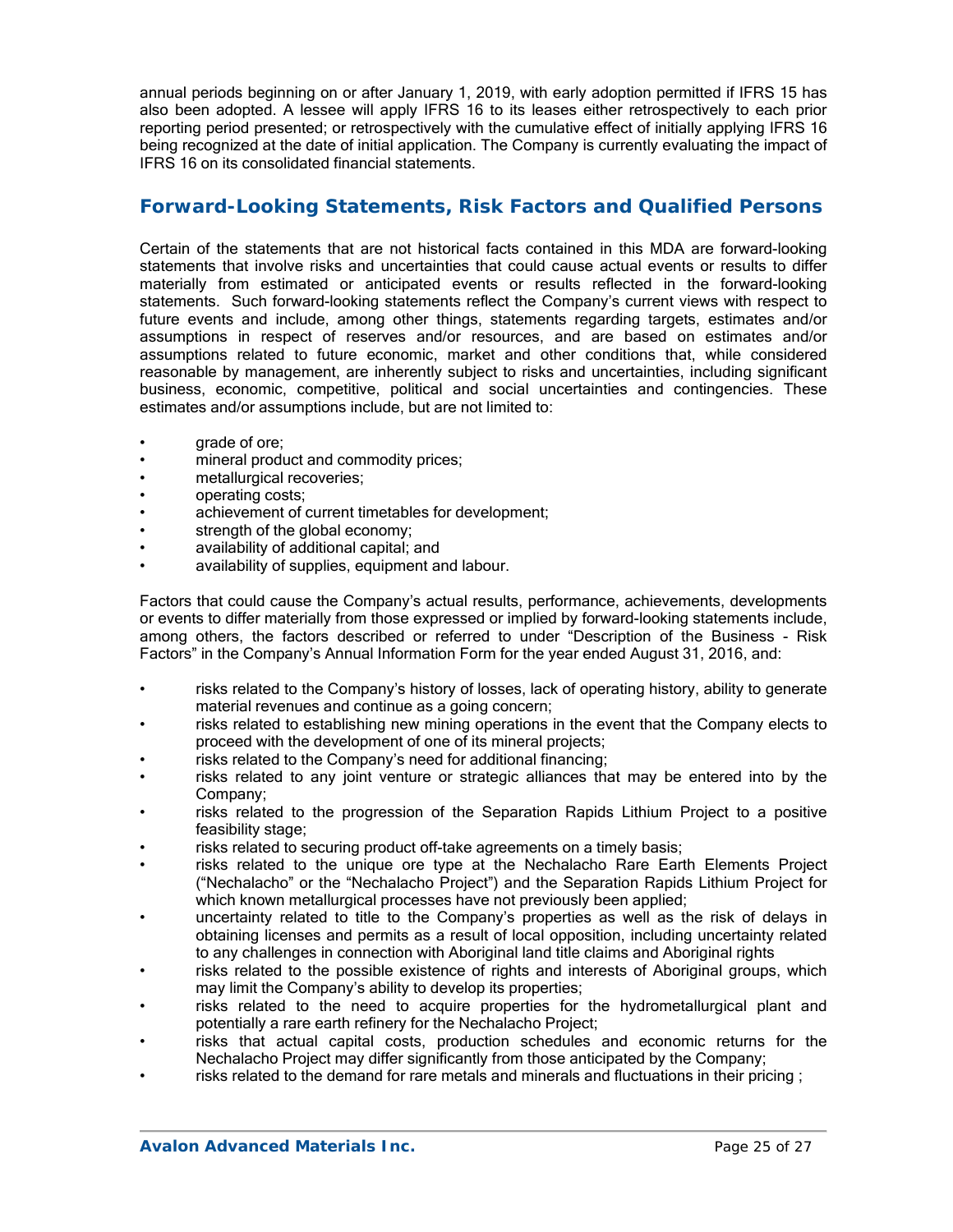- risks related to the demand for lithium and fluctuations in its pricing;
- risks related to competition and the actions of competitors;
- risks related to costs or delays in the commercialization of rare earth products;
- uncertainties related to the fact that the Company's mineral resources and mineral reserves are only estimates;
- risks related to the Company's ability to secure the required mineral tenure licenses at the East Kemptville Tin-Indium Project ("East Kemptville Project") which could adversely affect the Company's ability to conduct further studies and exploration activities;
- risks related to obtaining, maintaining and renewing licenses and permits, and the material costs, liabilities and obligations in connection therewith;
- risks that the Company will be subject to material costs, liabilities and obligations in connection with environmental laws, regulations and approvals and that approvals will not be available;
- uncertainties involving uninsured risks;
- risks related to possible shortages of supplies, equipment and labour;
- risks related to the Company's ability to attract and retain qualified management and technical personnel;
- uncertainty whether the Company will acquire commercially mineable ore deposits or whether the current mineral deposits identified by the Company can be developed as commercially viable ore bodies;
- risks inherent to the competitive nature of the mineral industry;
- risks related to the extensive federal, state, provincial, territorial and local laws and regulations to which the Company's activities are subject;
- risks related to the availability and reliability of adequate infrastructure;
- risks and hazards inherent to the mining industry;
- risks related to any changes in critical accounting estimates that adversely affect the Company's financial results;
- risks related to potential conflicts of interest of the Company's directors and officers who may have involvement with other resource companies;
- risks due to being a "passive foreign investment company" for U.S. purposes;
- risks related to fluctuations of currency exchange rates;
- risks related to share price volatility;
- risks related to dilution of existing shareholders;
- risks related to not paying cash dividends;
- risks related to being a non-US corporation; and
- risks related to there being no market for the Company's warrants.

Most of the foregoing factors are beyond the Company's ability to control or predict. Although the Company has attempted to identify important factors that could cause actual results, performance, achievements, developments or events to differ materially from those described in forward-looking statements, there may be other factors that cause actual results, performance, achievements, developments or events not to be as anticipated, estimated or intended. There can be no assurance that the estimates and/or assumptions upon which these forward-looking statements are based will occur.

Readers can identify many of these statements by looking for words such as "believe", "expects", "will", "intends", "projects", "anticipates", "estimates", "continues" or similar words or the negative thereof. There can be no assurance that the plans, intentions or expectations upon which these forward-looking statements are based will occur.

The forward-looking statements contained herein are made as of the date of this MDA and are expressly qualified in their entirety by this cautionary statement. Readers should not place undue reliance on the forward-looking statements, which reflect management's plans, estimates, projections and views only as of the date hereof. The Company undertakes no obligation to publicly revise these forward-looking statements to reflect subsequent events or circumstances, except as required by applicable law.